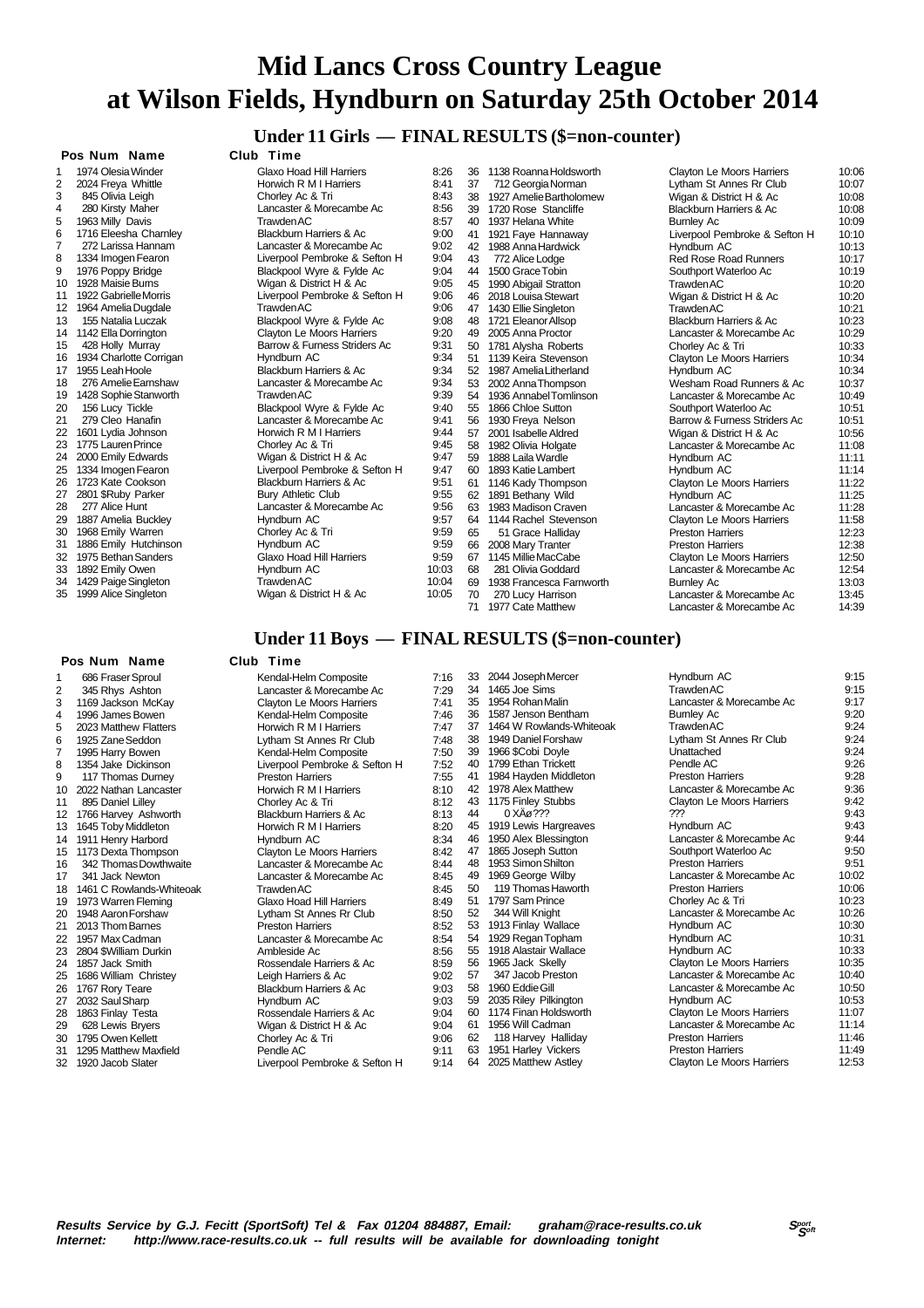**Under 13 Girls — FINAL RESULTS**

### **Pos Num Name Club Time**

| 1  | 38 Jasmine Jolly       |
|----|------------------------|
| 2  | 1133 Briony Holt       |
| 3  | 646 Malisa Sproul      |
| 4  | 1714 Amy Davies        |
| 5  | 151 Danielle Whipp     |
| 6  | 148 Jessica Jackson    |
| 7  | 2007 Finty Royle       |
| 8  | 1132 Eleanor Root      |
| 9  | 2003 Charlotte Edwards |
| 10 | 1959 Emma Craven       |
| 11 | 1493 Jessica Dean      |
| 12 | 44 Annie Duffy         |
| 13 | 1134 Millie Stubbs     |
| 14 | 1712 Emily Warren      |
| 15 | 842 Caitlin McCarrick  |
| 16 | 266 Erin Moffatt       |
| 17 | 1822 Minnie Targett    |
| 18 | 269 Kirsty Hamilton    |
| 19 | 40 Sophie Reid         |
| 20 | 2650 Nicola Moynihan   |
| 21 | 258 Lydia Shenton      |
| 22 | 1656 McKenzie Standen  |
| 23 | 1496 Lilly-Ann Grayson |
| 24 | 1961 Clara Davies      |
| 25 | 256 Eleanor Graham     |
| 26 | 1491 Freya Walsh       |

- 1 Preston Harriers 2 Clayton Le Moors Harriers
- 3 Lancaster & Morecambe Ac
- 4 Southport Waterloo Ac
- 5 Blackburn Harriers & Ac
- 6 Wigan & District H & Ac
- 7 Chorley Ac & Tri
- 

Preston Harriers 10:00<br>Clavton Le Moors Harriers 10:04 2 Clayton Le Moors Harriers 10:04<br>
Kendal-Helm Composite 10:19 Stayton Lo moste Fighting Blackburn Harriers & Ac 10:22<br>Blackbool Wyre & Fylde Ac 10:29 Blackpool Wyre & Fylde Ac 10:29<br>Blackpool Wyre & Fylde Ac 10:34 Blackpool Wyre & Fylde Ac Red Rose Road Runners 10:39<br>Clavton Le Moors Harriers 10:41 Clayton Le Moors Harriers 10:41<br>Wigan & District H & Ac 10:48 Wigan & District H & Ac 10:48<br>Preston Harriers 10:59 Preston Harriers 10:59<br>Southport Waterloo Ac 11:04 Southport Waterloo Ac 11:04<br>Preston Harriers 11:08 Preston Harriers

Lancaster & Morecambe Ac

Clayton Le Moors Harriers 11:10<br>Blackburn Harriers & Ac 11:17 Blackburn Harriers & Ac 11:17<br>Chorley Ac & Tri 11:19 Chorley Ac & Tri 11:19<br>
Lancaster & Morecambe Ac 11:20 Lancaster & Morecambe Ac 11:20<br>Rossendale Harriers & Ac 11:21 Rossendale Harriers & Ac 11:21<br>Lancaster & Morecambe Ac 11:22 Preston Harriers 11:27 11:30 Hyndburn AC 11:30<br>
Lancaster & Morecambe Ac 11:33 Lancaster & Morecambe Ac 11:33<br>
Leigh Harriers & Ac 11:35 22 Leigh Harriers & Ac 11:35<br>
Southport Waterloo Ac 11:37 23 Southport Waterloo Ac 11:37<br>
Team North Cumbria 11:38 Team North Cumbria 11:38<br>
Lancaster & Morecambe Ac 11:38 Lancaster & Morecambe Ac 11:38<br>
Southport Waterloo Ac 11:39 28 1267 Ella Atkins<br>29 710 Hollie Win: 29 710 Hollie Winstanley<br>30 711 Rosie Taylor 711 Rosie Taylor 31 1135 Liberty Thompson<br>32 43 Lucy Treaddell 43 Lucy Treaddell 33 2017 Sarah Elsden 34 1998 Lara Wilson<br>35 1266 Bethany Ash 1266 Bethany Ashworth 36 1569 Claudia Bentham<br>37 0 XA $\varnothing$ ??? 37 0 XÄø ???<br>38 843 Charlotte 843 Charlotte Lavin 39 1986 Natasha Wood 40 1926 Robyn Burns 41 1136 Natasha Olszewska 42 1972 Angel Coakley 43 1426 Carrie Garside 44 1947 Isla Gordon 45 1980 Eve Harwood 48 263 Bethan Twigg 49 2019 Annabel Stewart<br>50 1494 Eve McMahon 50 1494 Eve McMahon<br>51 262 Freya Burgess 262 Freya Burgess

| 27 | 1497 Niamh Edmunds     | Southport Waterloo Ac     | 11:45 |
|----|------------------------|---------------------------|-------|
| 28 | 1267 Ella Atkins       | Pendle AC                 | 11:51 |
| 29 | 710 Hollie Winstanley  | Lytham St Annes Rr Club   | 11:52 |
| 30 | 711 Rosie Taylor       | Lytham St Annes Rr Club   | 11:59 |
| 31 | 1135 Liberty Thompson  | Clayton Le Moors Harriers | 12:03 |
| 32 | 43 Lucy Treaddell      | <b>Preston Harriers</b>   | 12:04 |
| 33 | 2017 Sarah Elsden      | Wigan & District H & Ac   | 12:06 |
| 34 | 1998 Lara Wilson       | Wigan & District H & Ac   | 12:07 |
| 35 | 1266 Bethany Ashworth  | Pendle AC                 | 12:09 |
| 36 | 1569 Claudia Bentham   | <b>Burnley Ac</b>         | 12:15 |
| 37 | 0 XAø ???              | ???                       | 12:21 |
| 38 | 843 Charlotte Lavin    | Chorley Ac & Tri          | 12:38 |
| 39 | 1986 Natasha Wood      | Liverpool Harriers & Ac   | 12:49 |
| 40 | 1926 Robyn Burns       | Wigan & District H & Ac   | 12:53 |
| 41 | 1136 Natasha Olszewska | Clayton Le Moors Harriers | 13:08 |
| 42 | 1972 Angel Coakley     | Chorley Ac & Tri          | 13:13 |
| 43 | 1426 Carrie Garside    | <b>Trawden AC</b>         | 13:26 |
| 44 | 1947 Isla Gordon       | Lytham St Annes Rr Club   | 13:26 |
| 45 | 1980 Eve Harwood       | Lancaster & Morecambe Ac  | 13:29 |
| 46 | 2020 Sauna Marrow      | Wigan & District H & Ac   | 13:41 |
| 47 | 1713 Charlotte Collin  | Blackburn Harriers & Ac   | 13:45 |
| 48 | 263 Bethan Twigg       | Lancaster & Morecambe Ac  | 13:45 |
| 49 | 2019 Annabel Stewart   | Wigan & District H & Ac   | 13:54 |
| 50 | 1494 Eve McMahon       | Southport Waterloo Ac     | 14:43 |
| 51 | 262 Freya Burgess      | Lancaster & Morecambe Ac  | 14:44 |

### **Under 13 Girls — TEAM RESULTS**

| 1 Preston Harriers          | $23 - 1$ Jasmine Jolly       | 10 EmmaCraven        | 12 Annie Duffy      |
|-----------------------------|------------------------------|----------------------|---------------------|
| 2 Clayton Le Moors Harriers | $23 - 2$ Briony Holt         | 8 Eleanor Root       | 13 Millie Stubbs    |
| 3 Lancaster & Morecambe Ac  | $55 - 16$ Erin Moffatt       | 18 Kirsty Hamilton   | 21 Lydia Shenton    |
| 4 Southport Waterloo Ac     | 60 — 11 Jessica Dean         | 23 Lilly-Ann Grayson | 26 Freya Walsh      |
| 5 Blackburn Harriers & Ac   | $64 - 4$ Amy Davies          | 14 Emily Warren      | 46 Charlotte Collin |
| 6 Wigan & District H & Ac   | $76 - 9$ Charlotte Edwards   | 33 Sarah Elsden      | 34 Lara Wilson      |
| 7 Chorley Ac & Tri          | 93 - 15 Caitlin McCarrick    | 37 Charlotte Lavin   | 41 Angel Coakley    |
| 8 Lytham St Annes Rr Club   | $102 - 29$ Hollie Winstanley | 30 Rosie Taylor      | 43 Isla Gordon      |

### **Race 4 - Under 13 Boys — FINAL RESULTS (\$=non-counter)**

|    | Pos Num Name            | Club Time                     |       |    |                        |                                  |       |
|----|-------------------------|-------------------------------|-------|----|------------------------|----------------------------------|-------|
|    | 1962 Samuel Almond      | Team North Cumbria            | 11:41 | 30 | 331 Harry Shaw         | Lancaster & Morecambe Ac         | 13:43 |
| 2  | 1675 Ben McLaughlin     | Leigh Harriers & Ac           | 11:49 | 31 | 326 Matthew Bunce      | Lancaster & Morecambe Ac         | 13:53 |
| 3  | 2038 Tom Massev         | Horwich R M I Harriers        | 11:53 |    | 32 2011 Bruno Eaves    | Blackpool Wyre & Fylde Ac        | 14:02 |
| 4  | 339 William Pyle        | Lancaster & Morecambe Ac      | 11:58 | 33 | 2046 Connor O'Hara     | Glaxo Hoad Hill Harriers         | 14:07 |
| 5  | 1642 Lewis Wilkes       | Horwich R M I Harriers        | 12:02 | 34 | 2021 Jack Sloman       | Lancaster & Morecambe Ac         | 14:10 |
| 6  | 327 James Stanley       | Lancaster & Morecambe Ac      | 12:05 | 35 | 1788 Jacob Hughes      | Chorley Ac & Tri                 | 14:11 |
|    | 1952 Isaac Sharples     | <b>Preston Harriers</b>       | 12:06 | 36 | 1933 Harry Smith       | Pendle AC                        | 14:20 |
| 8  | 1680 Kyle Jones         | Leigh Harriers & Ac           | 12:14 | 37 | 1765 Daniel Brown      | Blackburn Harriers & Ac          | 14:22 |
| 9  | 1852 Matthew Mackay     | Rossendale Harriers & Ac      | 12:14 | 38 | 1941 Ben Garnett       | Kendal-Helm Composite            | 14:26 |
| 10 | 1910 George Owen        | Hyndburn AC                   | 12:20 | 39 | 2811 \$Oliver Maughan  | Unattached                       | 14:28 |
| 11 | 1763 Jamie Teare        | Blackburn Harriers & Ac       | 12:25 | 40 | 1970 Jack Tickle       | Blackpool Wyre & Fylde Ac        | 14:45 |
| 12 | 2026 Matthew Fazakerlev | <b>Preston Harriers</b>       | 12:27 | 41 | 1854 Dakota Ravetali   | Rossendale Harriers & Ac         | 14:48 |
| 13 | 202 Jamie Jackson       | Blackpool Wyre & Fylde Ac     | 12:28 | 42 | 1903 Bradley Wilson    | Hyndburn AC                      | 14:57 |
| 14 | 2015 Robert Seddon      | Horwich R M I Harriers        | 12:39 | 43 | 2052 Harry Nelson      | Pendle AC                        | 15:00 |
| 15 | 1677 Billy Blain        | Leigh Harriers & Ac           | 12:46 | 44 | 328 James McCracken    | Lancaster & Morecambe Ac         | 15:08 |
| 16 | 111 Euan Marsden        | <b>Preston Harriers</b>       | 12:50 | 45 | 1979 Jack Garwood      | Lancaster & Morecambe Ac         | 15:16 |
| 17 | 1643 Kieran Kinealv     | Horwich R M I Harriers        | 12:52 | 46 | 2048 Adam Chippendale  | <b>Preston Harriers</b>          | 15:29 |
| 18 | 325 Kieran Blackburn    | Lancaster & Morecambe Ac      | 12:53 | 47 | 1958 Ben Cadman        | Lancaster & Morecambe Ac         | 15:33 |
| 19 | 112 Liam Blackwell      | <b>Preston Harriers</b>       | 13:00 | 48 | 1556 Sam Cain          | Southport Waterloo Ac            | 15:52 |
| 20 | 679 Joshua Roelants     | Kendal-Helm Composite         | 13:01 | 49 | 2012 Isaac Mills       | <b>Preston Harriers</b>          | 15:55 |
| 21 | 332 Tyler Hannafin      | Lancaster & Morecambe Ac      | 13:12 | 50 | 1167 Adam Stevenson    | <b>Clayton Le Moors Harriers</b> | 16:00 |
| 22 | 1165 Adam Quinn         | Clayton Le Moors Harriers     | 13:24 | 51 | 2049 Anthony Beresford | Blackburn Harriers & Ac          | 16:01 |
| 23 | 201 James Smith         | Blackpool Wyre & Fylde Ac     | 13:24 | 52 | 1163 Daniel Bradley    | Clayton Le Moors Harriers        | 16:11 |
| 24 | 1351 Tom Dickinson      | Liverpool Pembroke & Sefton H | 13:28 | 53 | 1981 Harry Steele      | Southport Waterloo Ac            | 16:16 |
| 25 | 473 Harvey Cooper       | Barrow & Furness Striders Ac  | 13:30 | 54 | 2681 Sam Nicholson     | Hyndburn AC                      | 16:42 |
| 26 | 2802 \$S SeggerStaveley | Settle Harriers               | 13:32 | 55 | 1908 Ryan Wardle       | Hyndburn AC                      | 16:46 |
| 27 | 1352 Alex Lang          | Liverpool Pembroke & Sefton H | 13:36 | 56 | 337 Tom Kirklev        | Lancaster & Morecambe Ac         | 18:37 |
| 28 | 1853 Charlie Parkinson  | Rossendale Harriers & Ac      | 13:41 | 57 | 114 Aaron Halliday     | <b>Preston Harriers</b>          | 20:01 |
| 29 | 1856 Ryan Heneghan      | Rossendale Harriers & Ac      | 13:41 |    |                        |                                  |       |
|    |                         |                               |       |    |                        |                                  |       |

### **Race 4 - Under 13 Boys — TEAM RESULTS NOTE: Unattached and non-counters are DELETED before teams are calculated**

| 2 Leigh Harriers & Ac<br>4 Preston Harriers<br>8 Hyndburn AC | 1 Horwich R M I Harriers<br>3 Lancaster & Morecambe Ac<br>5 Rossendale Harriers & Ac<br>6 Blackpool Wyre & Fylde Ac<br>7 Blackburn Harriers & Ac | $22 - 3$ Tom Massev<br>$25 - 2$ Ben McLaughlin<br>$28 - 4$ William Pyle<br>$35 - 7$ Isaac Sharples<br>64 - 9 Matthew Mackay<br>67 — 13 Jamie Jackson<br>96 — 11 JamieTeare | 5 Lewis Wilkes<br>8 Kvle Jones<br>6 James Stanley<br>12 Matthew Fazakerley 16 Euan Marsden<br>27 Charlie Parkinson<br>23 James Smith<br>36 Daniel Brown<br>40 Bradley Wilson | 14 Robert Seddon<br>15 Billy Blain<br>18 Kieran Blackburn<br>28 Ryan Heneghan<br>31 Bruno Eaves<br>49 Anthony Beresford<br>52 Sam Nicholson |
|--------------------------------------------------------------|--------------------------------------------------------------------------------------------------------------------------------------------------|----------------------------------------------------------------------------------------------------------------------------------------------------------------------------|------------------------------------------------------------------------------------------------------------------------------------------------------------------------------|---------------------------------------------------------------------------------------------------------------------------------------------|
|                                                              | 9 Clayton Le Moors Harriers                                                                                                                      | $102 - 10$ George Owen<br>$120 - 22$ Adam Quinn                                                                                                                            | 48 Adam Stevenson                                                                                                                                                            | 50 Daniel Bradley                                                                                                                           |

**Results Service by G.J. Fecitt (SportSoft) Tel & Fax 01204 884887, Email: graham@race-results.co.uk Sport as Sport<br>Internet: http://www.race-results.co.uk -- full results will be available for downloading tonight** http://www.race-results.co.uk -- full results will be available for downloading tonight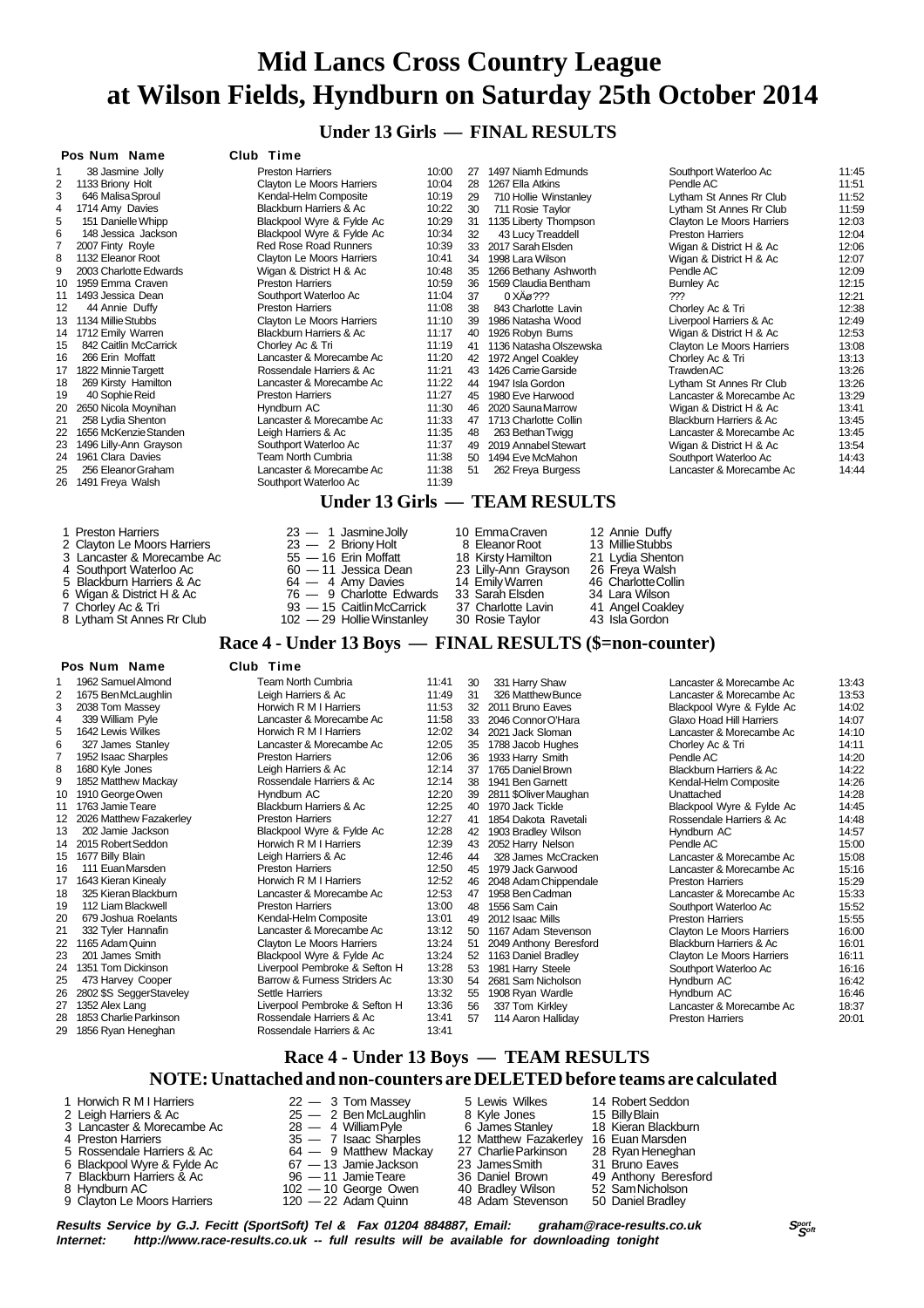### **Race 4 - Under 15 Girls — FINAL RESULTS (\$=non-counter)**

|                       | Pos Num Name                                                                                                        | Club Time                 |       |    |                       |                                        |       |  |  |  |
|-----------------------|---------------------------------------------------------------------------------------------------------------------|---------------------------|-------|----|-----------------------|----------------------------------------|-------|--|--|--|
|                       | 31 Charlotte Crook                                                                                                  | <b>Preston Harriers</b>   | 12:31 | 13 | 424 Georgia Cooper    | Barrow & Furness Striders Ac           | 14:09 |  |  |  |
| $\mathbf{2}^{\prime}$ | 644 Samantha Bland                                                                                                  | Kendal-Helm Composite     | 12:38 | 14 | 2004 Harriet XFoley   | Horwich R M I Harriers                 | 14:14 |  |  |  |
| 3                     | 1235 Imogen Burrow                                                                                                  | Kendal-Helm Composite     | 12:51 | 15 | 2016 Sophie Elsden    | Wigan & District H & Ac                | 14:16 |  |  |  |
| 4                     | 1706 Megan Clarkson                                                                                                 | Blackburn Harriers & Ac   | 12:53 | 16 | 1875 Charlie Coy      | Hyndburn AC                            | 14:19 |  |  |  |
|                       | 5 1878 Eve Hutchinson                                                                                               | Hyndburn AC               | 13:01 | 17 | 1597 Ellie Baker      | Horwich R M I Harriers                 | 14:33 |  |  |  |
| 6                     | 37 Tegan Macuras                                                                                                    | <b>Preston Harriers</b>   | 13:15 | 18 | 643 Imogen Gorst      | Kendal-Helm Composite                  | 14:39 |  |  |  |
|                       | 1710 Hannah Cookson                                                                                                 | Blackburn Harriers & Ac   | 13:23 | 19 | 1327 Megan Barnsley   | Liverpool Pembroke & Sefton H          | 14:51 |  |  |  |
|                       | 8 1130 Alice Pier                                                                                                   | Clayton Le Moors Harriers | 13:29 | 20 | 2805 \$Leah Rushworth | <b>Bolton United Harriers &amp; Ac</b> | 14:57 |  |  |  |
| 9                     | 1489 Alex Bunclark                                                                                                  | Southport Waterloo Ac     | 13:39 | 21 | 143 Taylor Holland    | Blackpool Wyre & Fylde Ac              | 15:01 |  |  |  |
|                       | 10 1234 Mia Senior                                                                                                  | Kendal-Helm Composite     | 13:44 | 22 | 708 Chloe Norman      | Lytham St Annes Rr Club                | 15:09 |  |  |  |
| 11                    | 33 Hannah Mulholland                                                                                                | <b>Preston Harriers</b>   | 13:46 | 23 | 1131 Lucy Stevenson   | <b>Clayton Le Moors Harriers</b>       | 18:47 |  |  |  |
| 12                    | 32 Emily Grant                                                                                                      | <b>Preston Harriers</b>   | 13:59 |    |                       |                                        |       |  |  |  |
|                       |                                                                                                                     |                           |       |    |                       |                                        |       |  |  |  |
|                       | Race 4 - Under 15 Girls — TEAM RESULTS<br>NOTE: Unattached and non-counters are DELETED before teams are calculated |                           |       |    |                       |                                        |       |  |  |  |

|    | 1 Kendal-Helm Composite<br>2 Preston Harriers | $15 - 2$ Samantha Bland<br>18 - 1 Charlotte Crook       |       |    | 3 Imogen Burrow<br>6 Tegan Macuras | 10 Mia Senior<br>11 Hannah Mulholland |                               |       |
|----|-----------------------------------------------|---------------------------------------------------------|-------|----|------------------------------------|---------------------------------------|-------------------------------|-------|
|    |                                               | Race 5 - Under 15 Boys — FINAL RESULTS (\$=non-counter) |       |    |                                    |                                       |                               |       |
|    | Pos Num Name                                  | Club Time                                               |       |    |                                    |                                       |                               |       |
|    | 1347 Daniel Slater                            | Liverpool Pembroke & Sefton H                           | 13:58 |    | 22 2814 \$Patrick Watson           | Bury Athletic Club                    |                               | 17:05 |
| 2  | 99 Nathan Dunn                                | <b>Preston Harriers</b>                                 | 14:05 | 23 | 1757 Jack Wilkinson                | Blackburn Harriers & Ac               |                               | 17:13 |
| 3  | 1289 Kai Atkins                               | Pendle AC                                               | 14:22 | 24 | 1159 Ryan Clarke                   | Clayton Le Moors Harriers             |                               | 17:16 |
| 4  | 616 Tim Hartley                               | Wigan & District H & Ac                                 | 14:27 | 25 | 1641 Robert Gibson                 | Horwich R M I Harriers                |                               | 17:17 |
| 5  | 105 Louis Barrow                              | <b>Preston Harriers</b>                                 | 14:34 | 26 | 1286 Harry Schofield               | Pendle AC                             |                               | 17:18 |
| 6  | 1345 Daniel Jones                             | Liverpool Pembroke & Sefton H                           | 14:39 | 27 | 1850 Ethan Raddcliffe              | Rossendale Harriers & Ac              |                               | 17:23 |
|    | 101 Dean Tierney                              | <b>Preston Harriers</b>                                 | 14:46 | 28 | 1901 Dylan Ross                    | Hyndburn AC                           |                               | 17:24 |
| 8  | 104 Adam Roberts                              | <b>Preston Harriers</b>                                 | 14:52 | 29 | 320 Benjamin Winterburn            | Lancaster & Morecambe Ac              |                               | 17:29 |
| 9  | 1994 Luke Bowen                               | Kendal-Helm Composite                                   | 15:12 | 30 | 323 Joe Kirkley                    | Lancaster & Morecambe Ac              |                               | 17:44 |
| 10 | 321 Shea Hannam                               | Lancaster & Morecambe Ac                                | 15:42 | 31 | 2064 Luke Brown                    | Border Harriers & Ac                  |                               | 17:47 |
| 11 | 1553 Patrick Farnell                          | Southport Waterloo Ac                                   | 15:48 | 32 | 2083 Jack Altham                   | Rossendale Harriers & Ac              |                               | 17:56 |
| 12 | 109 Shaun Beckett                             | <b>Preston Harriers</b>                                 | 15:54 | 33 | 2027 Will Howard                   | Lancaster & Morecambe Ac              |                               | 17:57 |
| 13 | 108 Kieran Dunn                               | <b>Preston Harriers</b>                                 | 15:55 |    | 34 1161 Alexander Townrow          | Clayton Le Moors Harriers             |                               | 18:03 |
| 14 | 1158 Curtis Holt                              | Clayton Le Moors Harriers                               | 16:13 | 35 | 2082 Will Critchley                | Blackpool Wyre & Fylde Ac             |                               | 18:06 |
| 15 | 312 Joseph Twigg                              | Lancaster & Morecambe Ac                                | 16:17 | 36 | 1932 Lynden Murray                 | Barrow & Furness Striders Ac          |                               | 18:32 |
| 16 | 1349 Ross Harrison                            | Liverpool Pembroke & Sefton H                           | 16:19 | 37 | 623 Sam Bryers                     | Wigan & District H & Ac               |                               | 18:32 |
| 17 | 406 Daniel Moss                               | Wesham Road Runners & Ac                                | 16:28 | 38 | 1160 Simon Wilshaw                 | Clayton Le Moors Harriers             |                               | 19:32 |
| 18 | 1162 Thomas Bradley                           | Clayton Le Moors Harriers                               | 16:29 | 39 | 1923 Sam Hurst                     |                                       | Liverpool Pembroke & Sefton H | 21:07 |
| 19 | 197 George Robinson                           | Blackpool Wyre & Fylde Ac                               | 16:30 | 40 | 731 Harry Fellows                  | Lytham St Annes Rr Club               |                               | 22:07 |
| 20 | 1673 Joseph Wane                              | Leigh Harriers & Ac                                     | 16:40 | 41 | 1992 Ewan Heneghan                 | Rossendale Harriers & Ac              |                               | 27:00 |
| 21 | 102 Joseph Duffy                              | <b>Preston Harriers</b>                                 | 16:57 |    |                                    |                                       |                               |       |
|    |                                               | Race 5 - Under 15 Boys — TEAM RESULTS                   |       |    |                                    |                                       |                               |       |

## **NOTE: Unattached and non-counters are DELETED before teams are calculated**

|                                 |                          |                   | TW FL). OnatiaChCu anu non-counters are DEEEFFED betore teams are calcule |
|---------------------------------|--------------------------|-------------------|---------------------------------------------------------------------------|
| 1 Preston Harriers              | $14 - 2$ Nathan Dunn     | 5 Louis Barrow    | 7 Dean Tierney                                                            |
| 2 Liverpool Pembroke & Sefton H | $23 - 1$ Daniel Slater   | 6 Daniel Jones    | 16 Ross Harrison                                                          |
| 3 Lancaster & Morecambe Ac      | $53 - 10$ Shea Hannam    | 15 Joseph Twigg   | 28 Benjamin Winterburn                                                    |
| 4 Clayton Le Moors Harriers     | $55 - 14$ Curtis Holt    | 18 Thomas Bradley | 23 Ryan Clarke                                                            |
| 5 Rossendale Harriers & Ac      | 97 - 26 Ethan Raddcliffe | 31 Jack Altham    | 40 Ewan Heneghan                                                          |

### **Race 5 - Under 17 Women — FINAL RESULTS (\$=non-counter)**

|                | Pos Num Name            | Club Time                 |       |
|----------------|-------------------------|---------------------------|-------|
| $\mathbf{1}$   | 2803 \$Sophie Whittaker | <b>Bury Athletic Club</b> | 16:33 |
| 2              | 239 Georgia Hannam      | Lancaster & Morecambe Ac  | 16:37 |
| 3              | 30 Meg Beckett          | <b>Preston Harriers</b>   | 17:07 |
| $\overline{4}$ | 1874 Emma Guilfoyle     | Hyndburn AC               | 18:17 |
| 5              | 29 Elisha Lyttle        | <b>Preston Harriers</b>   | 18:25 |
| 6              | 1297 Rebecca Buccanan   | <b>Team North Cumbria</b> | 18:31 |
| 7              | 2097 Ruth Whipp         | Chorley Ac & Tri          | 18:42 |
| 8              | 2047 Aleena Awan        | Blackburn Harriers & Ac   | 20:40 |
| 9              | 1129 Bethany Quinn      | Clayton Le Moors Harriers | 20:53 |
| 10             | 1568 Hannah Morrell     | <b>Bumley Ac</b>          | 21:51 |
|                |                         |                           |       |

### **Race 5 - Under 17 Women — TEAM RESULTS**

### **No complete teams**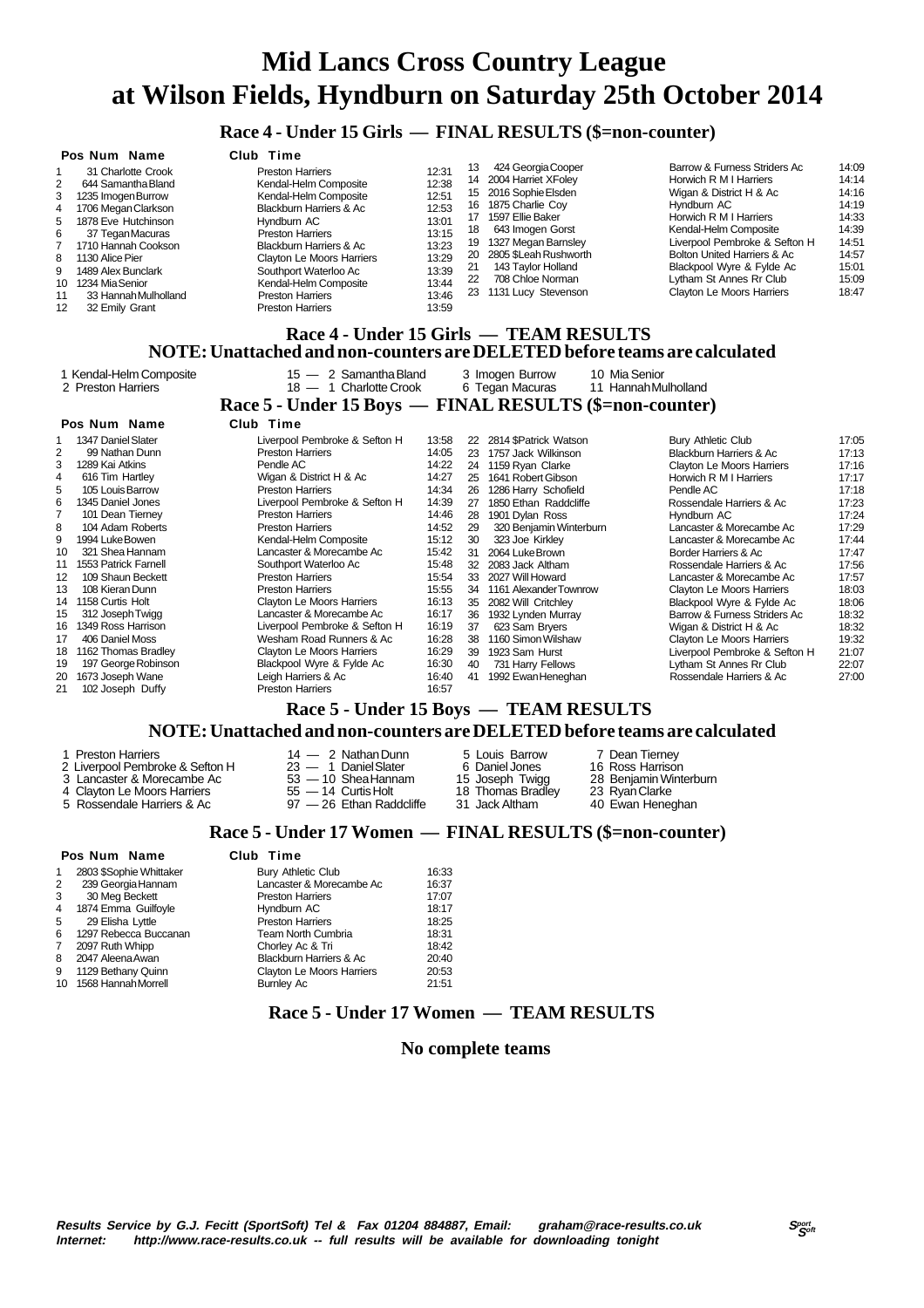**Race 6 - Under 17 Men — FINAL RESULTS (\$=non-counter)**

|                                                                           | Pos Num Name                                                                                      | Club Time                     |       |    |                                    |                               |       |  |  |  |  |  |
|---------------------------------------------------------------------------|---------------------------------------------------------------------------------------------------|-------------------------------|-------|----|------------------------------------|-------------------------------|-------|--|--|--|--|--|
|                                                                           | 94 Chris Durney                                                                                   | <b>Preston Harriers</b>       | 21:28 | 17 | 462 Ryan Everett                   | Barrow & Furness Striders Ac  | 24:35 |  |  |  |  |  |
| 2                                                                         | 1283 Matthew Barnes                                                                               | Pendle AC                     | 21:36 | 18 | 95 Robert Bryning                  | <b>Preston Harriers</b>       | 24:38 |  |  |  |  |  |
| 3                                                                         | 1000 Ciaran Campell                                                                               | Border Harriers & Ac          | 21:52 | 19 | 2089 Callum Ross                   | Pendle AC                     | 24:44 |  |  |  |  |  |
| 4                                                                         | 1275 James Marchant                                                                               | Pendle AC                     | 22:12 | 20 | 192 Samuel Matthews                | Blackpool Wyre & Fylde Ac     | 24:52 |  |  |  |  |  |
| 5                                                                         | 1252 Matthew Senior                                                                               | Kendal-Helm Composite         | 22:21 | 21 | 1931 Murray Murray                 | Barrow & Furness Striders Ac  | 25:38 |  |  |  |  |  |
| 6                                                                         | 1156 Jordan McDonald                                                                              | Clayton Le Moors Harriers     | 22:24 | 22 | 1552 Chris Rimmer                  | Southport Waterloo Ac         | 25:39 |  |  |  |  |  |
|                                                                           | 1993 Jake Lonsdale                                                                                | <b>Preston Harriers</b>       | 22:32 | 23 | 191 Thomas Matthews                | Blackpool Wyre & Fylde Ac     | 25:50 |  |  |  |  |  |
| 8                                                                         | 1281 Thomas Marchant                                                                              | Pendle AC                     | 22:41 | 24 | 1549 Matthew Tobin                 | Southport Waterloo Ac         | 25:54 |  |  |  |  |  |
| 9                                                                         | 98 PaulBlezard                                                                                    | <b>Preston Harriers</b>       | 23:01 | 25 | 464 Jonty Dacre                    | Barrow & Furness Striders Ac  | 25:57 |  |  |  |  |  |
| 10                                                                        | 1253 Christopher Richards                                                                         | Kendal-Helm Composite         | 23:13 | 26 | 1754 Marco Maggio                  | Blackburn Harriers & Ac       | 26:14 |  |  |  |  |  |
| 11                                                                        | 96 Sean Bellis                                                                                    | <b>Preston Harriers</b>       | 23:16 | 27 | 311 Jamie Hardy                    | Lancaster & Morecambe Ac      | 26:20 |  |  |  |  |  |
| $12 \overline{ }$                                                         | 2051 Jordan Donoghue                                                                              | <b>Preston Harriers</b>       | 23:34 | 28 | 1341 Joseph Chadderton             | Liverpool Pembroke & Sefton H | 26:45 |  |  |  |  |  |
| 13                                                                        | 1282 Tiarnan Crorken                                                                              | Pendle AC                     | 23:52 | 29 | 2078 \$Nathan Cheetham             | Blackpool Wyre & Fylde Ac     | 26:52 |  |  |  |  |  |
| 14                                                                        | 1897 William Moynihan                                                                             | Hyndburn AC                   | 24:01 | 30 | 2030 Ethan Hodgkinson              | <b>Red Rose Road Runners</b>  | 27:05 |  |  |  |  |  |
| 15                                                                        | 1280 Jordan Isherwood                                                                             | Pendle AC                     | 24:14 | 31 | 2110 Huzaifa Hamf                  | Blackburn Harriers & Ac       | 28:50 |  |  |  |  |  |
| 16                                                                        | 1343 Jack Crook                                                                                   | Liverpool Pembroke & Sefton H | 24:16 |    | 32 2058 Kyle Ritvhie               | Barrow & Furness Striders Ac  | 29:42 |  |  |  |  |  |
| 33                                                                        | 187 Coner Millward                                                                                | Blackpool Wyre & Fylde Ac     | 33:19 |    |                                    |                               |       |  |  |  |  |  |
|                                                                           | Race 6 - Under 17 Men — TEAM RESULTS                                                              |                               |       |    |                                    |                               |       |  |  |  |  |  |
| NOTE: Unattached and non-counters are DELETED before teams are calculated |                                                                                                   |                               |       |    |                                    |                               |       |  |  |  |  |  |
|                                                                           | 1 Pendle AC                                                                                       | $14 - 2$ Matthew Barnes       |       |    | 4 James Marchant                   | 8 Thomas Marchant             |       |  |  |  |  |  |
|                                                                           | 2 Preston Harriers                                                                                | 17 - 1 Chris Durney           |       |    | 9 Paul Blezard<br>7 Jake Lonsdale  |                               |       |  |  |  |  |  |
|                                                                           | 3 Barrow & Furness Striders Ac                                                                    | 63 - 17 Ryan Everett          |       |    | 21 Murray Murray<br>25 Jonty Dacre |                               |       |  |  |  |  |  |
|                                                                           | 75 - 20 Samuel Matthews<br>4 Blackpool Wyre & Fylde Ac<br>23 Thomas Matthews<br>32 Coner Millward |                               |       |    |                                    |                               |       |  |  |  |  |  |

|   | Race 6 - Ladies under 20   |         |                             |       |   |                       |       |                                |       |  |  |
|---|----------------------------|---------|-----------------------------|-------|---|-----------------------|-------|--------------------------------|-------|--|--|
|   | Pos Num Name               | Cat/Pos | Club                        | Time  |   |                       |       |                                |       |  |  |
|   | 135 Molly Betmead          | L20     | Blackpool Wyre & Fylde Ac   | 24:15 |   | 16 Laura Sullivan     | I 20  | 6 Preston Harriers             | 28:06 |  |  |
| 2 | 134 Alisha Johnson         | L20     | 2 Blackpool Wyre & Fylde Ac | 24:59 |   | 2832 \$Christie Cook  | L20   | 7 Bury Athletic Club           | 28:24 |  |  |
| 3 | 22 Grace Maddox            | L20     | 3 Preston Harriers          | 26:03 |   | 420 Sophie Seddon     | I 20  | 8 Barrow & Furness Striders Ac | 30:10 |  |  |
|   | 4 1871 Ellen Sagar-Hesketh | L20     | 4 Hyndburn AC               | 27:03 | a | 2031 Naomi Richardson | I 20. | 9 Red Rose Road Runners        | 40:24 |  |  |
|   | 5 2072 Tilly McCarthy      | L20     | 5 Lancaster University      | 27:32 |   |                       |       |                                |       |  |  |

### **Race 6 - Ladies under 20 — TEAM RESULTS**

### **No complete teams**

 **Race 6 - Ladies over 18**

|                | Pos Num Name             | Cat/Pos |   | Club                                                                                                     | Time  |    |                                                           |                 |              |                                 |       |
|----------------|--------------------------|---------|---|----------------------------------------------------------------------------------------------------------|-------|----|-----------------------------------------------------------|-----------------|--------------|---------------------------------|-------|
| 1              | 637 Rebecca Robinson     | L.      |   | 1 Kendal Amateur Athletic Club                                                                           | 22:15 | 47 | 2964 \$Carly Edwards                                      | L               |              | 47 Darwen Dashers Rc            | 28:55 |
| 2              | 2808 \$Joanne Nelson     | L35     | 1 | Darwen Dashers Rc                                                                                        | 24:02 | 48 | 544 Nina Fisher                                           | L               |              | 48 Wigan & District H & Ac      | 28:58 |
| 3              | 135 Molly Betmead        | L20     | 1 | Blackpool Wyre & Fylde Ac                                                                                | 24:15 | 49 | 2094 Fabienne Richmond                                    | L35             |              | 13 Clayton Le Moors Harriers    | 28:59 |
| $\overline{4}$ | 1188 Sarah Tipler        | L       |   | 4 Barlick Fr                                                                                             | 24:32 | 50 | 1116 Angela Shian                                         | L35             |              | 14 Clayton Le Moors Harriers    | 29:00 |
| 5              | 2033 Caroline Baxter     | L       |   | 5 Lancaster & Morecambe Ac                                                                               | 24:46 | 51 | 636 Martina Pyne                                          | L               |              | 51 Kendal Amateur Athletic Club | 29:03 |
| 6              | 955 Clare McKeown        | L35     |   | 2 Border Harriers & Ac                                                                                   | 24:48 | 52 | 1186 Jennifer Hird                                        | L               |              | 52 Barlick Fr                   | 29:03 |
| $\overline{7}$ | 134 Alisha Johnson       | L20     |   | 2 Blackpool Wyre & Fylde Ac                                                                              | 24:59 | 53 | 2 Marion Hesketh                                          | L <sub>55</sub> | $\mathbf{1}$ | <b>Preston Harriers</b>         | 29:05 |
| 8              | 832 Lynne Clough         | L45     |   | 1 Chorley Ac & Tri                                                                                       | 25:04 | 54 | 2106 Ambi Tipping                                         | L               |              | 54 Preston Harriers             | 29:07 |
| 9              | 1118 Candice Heys        | L35     |   | 3 Clayton Le Moors Harriers                                                                              | 25:11 | 55 | 702 Melanie Koth                                          | L35             |              | 15 Lytham St Annes Rr Club      | 29:12 |
| 10             | 1420 Christina Singleton | L.      |   | 10 Trawden AC                                                                                            | 25:23 | 56 | 694 Barbara Holmes                                        | L <sub>55</sub> |              | 2 Lytham St Annes Rr Club       | 29:12 |
| 11             | 699 Joanna Goorney       | L45     |   | 2 Lytham St Annes Rr Club                                                                                | 25:26 | 57 | 1481 Tracey Peters                                        | L               |              | 57 Southport Waterloo Ac        | 29:13 |
| 12             | 961 Rhiannon Silson      | L       |   | 12 Border Harriers & Ac                                                                                  | 25:46 | 58 | 2812 \$Carol Butterworth                                  | L45             |              | 9 Darwen Dashers Rc             | 29:15 |
| 13             | 358 Catherine Carrdus    | L35     |   | 4 Wesham Road Runners & Ac                                                                               | 25:54 | 59 | 1070 Laura Hudson                                         | L35             |              | 16 Accrington Road Runners      | 29:20 |
| 14             | 641 Mairead Rocke        | L       |   | 14 Kendal Amateur Athletic Club                                                                          | 26:00 | 60 | 410 Sonja Foster                                          | L35             |              | 17 Barrow & Furness Striders Ac | 29:25 |
| 15             | 22 Grace Maddox          | L20     |   | 3 Preston Harriers                                                                                       | 26:03 | 61 | 2057 Sarah Grisdale                                       | L               |              | 61 Barrow & Furness Striders Ac | 29:34 |
| 16             | 13 Jenny Parker          | L       |   | 16 Preston Harriers                                                                                      | 26:11 | 62 | 228 Louise Goddard                                        | L45             |              | 10 Lancaster & Morecambe Ac     | 29:36 |
| 17             | 2037 Hannah Bateson      | Г       |   | 17 Lancaster & Morecambe Ac                                                                              | 26:14 | 63 | 357 Helen Lawrenson                                       | L35             |              | 18 Wesham Road Runners & Ac     | 29:38 |
| 18             | 905 Sharon Dixon         | L35     |   | 5 Glaxo Hoad Hill Harriers                                                                               | 26:14 | 64 | 953 Fiona Smith                                           | L45             |              | 11 Border Harriers & Ac         | 29:38 |
| 19             | 1311 Claire Constable    | L35     |   | 6 Liverpool Pembroke & Sefton H                                                                          | 26:15 | 65 | 1483 Stephanie May                                        | L               |              | 65 Southport Waterloo Ac        | 29:39 |
| 20             | 1422 Autumn Howard       | L       |   | 20 Trawden AC                                                                                            | 26:23 | 66 | 2062 Erica Booth                                          | L35             |              | 19 Horwich R M I Harriers       | 29:39 |
| 21             | 1588 Suzanne Budgett     | L45     |   | 3 Horwich R M I Harriers                                                                                 | 26:30 | 67 | 549 Cat D'ascendis                                        | L               |              | 67 Wigan & District H & Ac      | 29:40 |
| 22             | 415 Katie Savage         | L       |   | 22 Barrow & Furness Striders Ac                                                                          | 26:58 | 68 | 1022 Jackie Price                                         | L35             | 20           | Astley & Tyldesley Road Runner  | 29:47 |
| 23             | 1697 Laura Hesketh       | L       |   | 23 Blackburn Harriers & Ac                                                                               | 27:00 | 69 | 2105 Emma EssexCrosby                                     | L               |              | 69 Preston Harriers             | 29:48 |
| 24             | 1871 Ellen Sagar-Hesketh | L20     |   | 4 Hyndburn AC                                                                                            | 27:03 | 70 | 1478 Michelle Spencer                                     | L35             |              | 21 Southport Waterloo Ac        | 29:59 |
| 25             | 230 Lauren Gora          | L       |   | 25 Lancaster & Morecambe Ac                                                                              | 27:04 | 71 | 2815 \$Cherry Collison                                    | L35             |              | 22 Bolton United Harriers & Ac  | 30:00 |
| 26             | 2065 Annabel Ralph       | L       |   | 26 Accrington Road Runners                                                                               | 27:05 |    | 72 1181 Rachel Lowther                                    | L35             |              | 23 Barlick Fr                   | 30:03 |
| 27             | 356 Sue Coulthurst       | L45     |   | 4 Wesham Road Runners & Ac                                                                               | 27:08 | 73 | 9 Charlotte Rawcliffe                                     | L               |              | 73 Preston Harriers             | 30:05 |
| 28             | 2807 \$Janine Fallon     | L35     |   | 7 Darwen Dashers Rc                                                                                      | 27:31 | 74 | 2053 Leanne Jackson                                       | L               |              | 74 Barrow & Furness Striders Ac | 30:05 |
| 29             | 1060 Debbie Gowans       | L45     |   | 5 Accrington Road Runners                                                                                | 27:31 | 75 | 420 Sophie Seddon                                         | L20             | 8            | Barrow & Furness Striders Ac    | 30:10 |
| 30             | 369 Emma Pass            | L       |   | 30 Wesham Road Runners & Ac                                                                              | 27:32 | 76 | 213 Amie McAvoy                                           | L               |              | 76 Garstang                     | 30:11 |
| 31             | 2072 Tilly McCarthy      | L20     |   | 5 Lancaster University                                                                                   | 27:32 | 77 | 412 Jill Seddon                                           | L35             |              | 24 Barrow & Furness Striders Ac | 30:24 |
| 32             | 1023 Josie Maley         | L.      |   | 32 Astley & Tyldesley Road Runner                                                                        | 27:36 | 78 | 407 Lou Lyness                                            | L65             | 1            | Barrow & Furness Striders Ac    | 30:37 |
| 33             | 539 Julie Platt          | L35     |   | 8 Wigan & District H & Ac                                                                                | 27:38 | 79 | 1971 Michelle Tickle                                      | L35             |              | 25 Blackpool Wyre & Fylde Ac    | 30:41 |
| 34             | 1076 Julie Brady         | L35     |   | 9 Accrington Road Runners                                                                                | 28:04 | 80 | 538 Tracey Dutton                                         | L35             |              | 26 Wigan & District H & Ac      | 30:42 |
| 35             | 16 Laura Sullivan        | L20     |   | 6 Preston Harriers                                                                                       | 28:06 | 81 | 124 Laura Lawler                                          | L45             |              | 12 Blackpool Wyre & Fylde Ac    | 30:42 |
| 36             | 409 Kath Crisp           | L45     |   | 6 Barrow & Furness Striders Ac                                                                           | 28:07 | 82 | 2131 Sarah Helliwell                                      | L               |              | 82 Clayton Le Moors Harriers    | 30:48 |
| 37             | 1418 Michelle Brooks     | L35     |   | 10 Trawden AC                                                                                            | 28:12 | 83 | 1066 Lisa Boyle                                           | L35             |              | 27 Accrington Road Runners      | 30:48 |
| 38             | 2063 Jayne Perry         | L       |   | 38 Lancaster & Morecambe Ac                                                                              | 28:17 | 84 | 487 Caroline McLaughlan                                   | L35             |              | 28 Thornton-Cleveleys RC        | 30:49 |
| 39             | 1077 Lisa Parker         | L35     |   | 11 Accrington Road Runners                                                                               | 28:19 | 85 | 1424 Nicola White                                         | L.              |              | 85 Trawden AC                   | 30:49 |
| 40             | 537 Jacqui Jones         | L45     |   | 7 Wigan & District H & Ac                                                                                | 28:21 | 86 | 1073 Katharine Gregson                                    | L35             |              | 29 Accrington Road Runners      | 30:50 |
| 41             | 2832 \$Christie Cook     | L20     |   | 7 Bury Athletic Club                                                                                     | 28:24 | 87 | 123 Andrea Smith                                          | L45             |              | 13 Blackpool Wyre & Fylde Ac    | 30:56 |
| 42             | 231 Deborah Oakley       | L       |   | 42 Lancaster & Morecambe Ac                                                                              | 28:32 | 88 | 2121 Jenny Gornall                                        | L               |              | 88 Preston Harriers             | 30:59 |
| 43             | 1316 Vicky Jones         | L       |   | 43 Liverpool Pembroke & Sefton H                                                                         | 28:35 | 89 | 2075 Jesslyn Gillespie                                    | L               |              | 89 Lancaster University         | 31:03 |
| 44             | 1318 Samantha Wade       | L       |   | 44 Liverpool Pembroke & Sefton H                                                                         | 28:38 | 90 | 629 Dianne Priestley                                      | L <sub>55</sub> |              | 3 Kendal Amateur Athletic Club  | 31:05 |
|                | 45 1111 Vicky Heys       | L35     |   | 12 Clayton Le Moors Harriers                                                                             | 28:40 | 91 | 122 Karen Dunford                                         | L45             |              | 14 Blackpool Wyre & Fylde Ac    | 31:07 |
| 46             | 121 Bev Wright           | L45     |   | 8 Blackpool Wyre & Fylde Ac<br>Results Service by G.J. Fecitt (SportSoft) Tel & Fax 01204 884887, Email: | 28:44 |    | 92 2093 Catherine Derbyshire<br>graham@race-results.co.uk | L35             |              | 30 Accrington Road Runners      | 31:09 |
|                |                          |         |   |                                                                                                          |       |    |                                                           |                 |              | Sport<br>Sport                  |       |
|                | Internet:                |         |   | http://www.race-results.co.uk -- full results will be available for downloading tonight                  |       |    |                                                           |                 |              |                                 |       |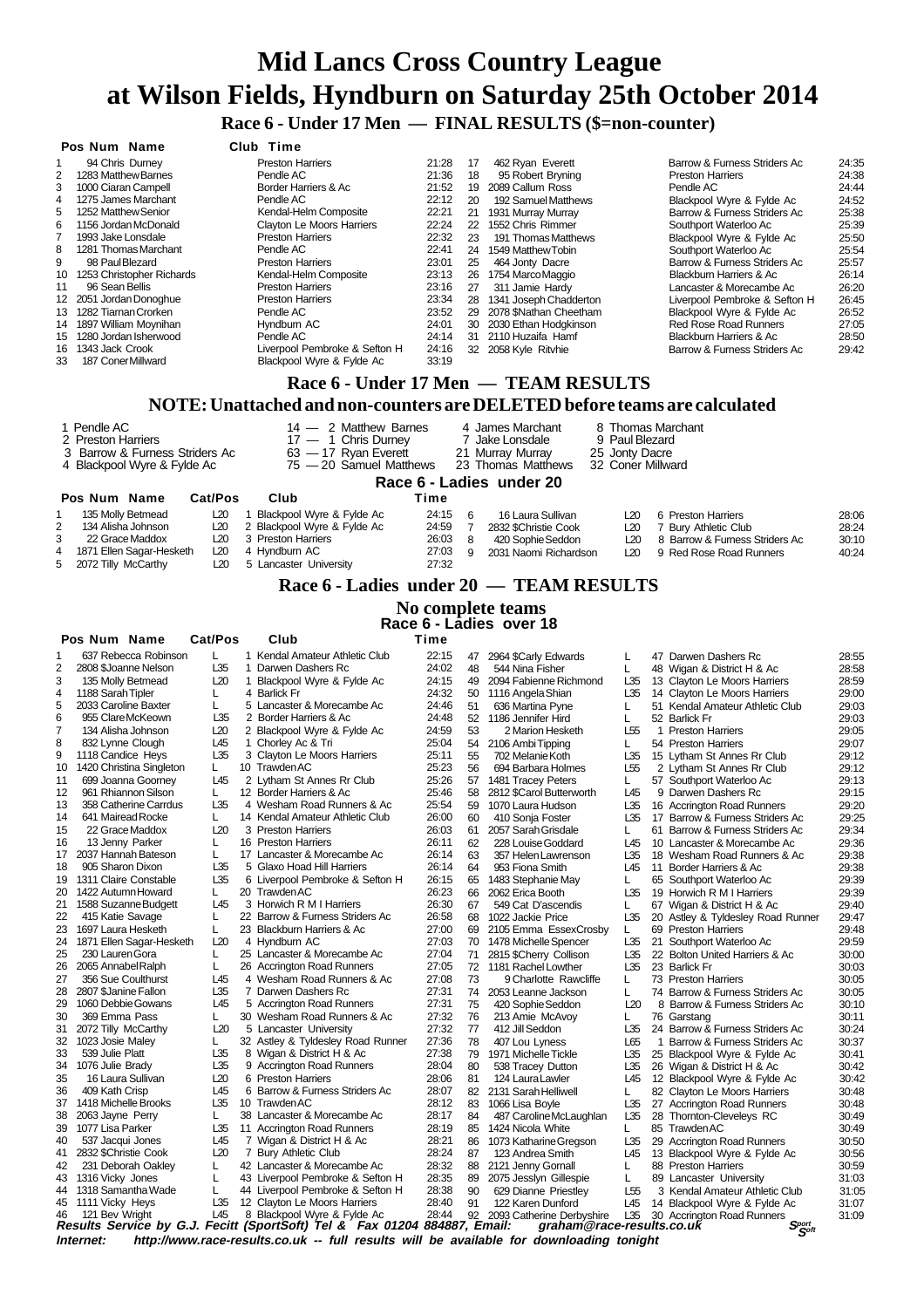828 Nicki Rushton L45 18 Chorley Ac & Tri<br>2146 Sarah Donovan L. 88 Accripaton Road 111 2115 Manssa Cornall L<br>112 2111 Tanya Barlow L35 123 1407 Karen Wood

93 744 Paula Plowman L45 15 Red Rose Road Runners 31:12<br>94 351 Tracey Hulme L45 16 Wesham Road Runners & Ac 31:14 94 351 Tracey Hulme L45 16 Wesham Road Runners & Ac 31:14 95 1106 Dawn Richardson L45 17 Clayton Le Moors Harriers 31:20 96 1696 Louise McCauley L35 31 Blackburn Harriers & Ac 31:35 98 2146 Sarah Donovan L 98 Accrington Road Runners 31:38 99 763 Alicia Johnstone L 99 Red Rose Road Runners 31:43<br>100 750 Margaret Lupton L45 19 Red Rose Road Runners 31:53 10 Red Rose Road Runners 31:53<br>101 Preston Harriers 32:02 101 2120 Kate Lakeland L 101 Preston Harriers 32:02 135 32 Clayton Le Moors Harriers 32:02<br>135 33 Horwich R M I Harriers 32:05 103 1592 Christa Whatmough L35 33 Horwich R M I Harriers 32:05 104 751 Debbie Porter L35 34 Red Rose Road Runners<br>105 2122 Caz Millican Luis 105 Border Harriers & Ac 105 2122 Caz Millican L 105 Border Harriers & Ac 32:12 106 830 Jane Bowles L45 20 Chorley Ac & Tri 32:15 107 697 Fiona Geldard L45 21 Lytham St Annes Rr Club 32:17 108 2029 Sarah Maltby L 108 Red Rose Road Runners 32:17<br>109 705 Felicity Wolohan L 109 Lytham St Annes Rr Club 32:18 109 705 Felicity Wolohan L 109 Lytham St Annes Rr Club 32:18 110 2042 Teresa Douglas L45 22 Border Harriers & Ac 32:20 112 2111 Tanya Barlow L35 35 Blackpool Wyre & Fylde Ac 32:37 113 1415 Deborah Stevenson L35 36 Trawden AC 32:55<br>114 1112 Helen Burnett L35 37 Clayton Le Moors Harriers 32:58 114 1112 Helen Burnett L35 37 Clayton Le Moors Harriers 32:58<br>115 229 Gill Hamilton L35 38 Lancaster & Morecambe Ac 33:00 115 229 Gill Hamilton L35 38 Lancaster & Morecambe Ac 33:00<br>116 2028 Joan Gouldthorne L55 4 Red Rose Road Runners 33:30 116 2028 Joan Gouldthorpe L55 4 Red Rose Road Runners 33:30 39 Wigan & District H & Ac 118 210 Sheena Cottam L35 40 Garstang 33:53 119 479 Julie Sherwood L45 23 Thornton-Cleveleys RC 33:53 120 6 Vicki Sherrington L35 41 Preston Harriers (34:06 34:06 121 2070 Kaylea Haynes L<br>121 2070 Kaylea Haynes L 121 Lancaster University (34:14 121 2070 Kaylea Haynes L 121 Lancaster University 34:14<br>122 1694 Carol Cookson L35 42 Blackburn Harriers & Ac 34:23 125 42 Blackburn Harriers & Ac 34:23<br>145 24 Trawden AC 34:26 124 352 Lisa Minns L45 25 Wesham Road Runners & Ac 34:44 125 26 Wesham Road Runners & Ac 35:10<br>125 27 Pendle AC 35:14 126 1259 Janet Barnes L45 27 Pendle AC 35:14 127 1868 Helen Hutchinson L40 1 Hyndburn AC 35:16 128 2071 Laura Lewis L 128 Lancaster University 35:25 28 Blackburn Harriers & Ac 130 1800 Eileen Wadsworth L55 5 Rossendale Harriers & Ac 35:50 131 1967 Fiona Pudge L 131 Trawden AC 25.51 35.51<br>132 533 Pauline Foster L45 29 Wigan & District H & Ac 35:53 132 533 Pauline Foster L45 29 Wigan & District H & Ac 35:53 133 486 Sarah Scott L35 43 Thornton-Cleveleys RC 36:05 134 747 Sally Cape L45 30 Red Rose Road Runners 36:11 135 2099 Adrienne Olszewska L45 31 Clayton Le Moors Harriers 36:13 136 742 Karen Clark L55 6 Red Rose Road Runners 36:15 208 Julia Patefield 145 32 Garstang 1065 Julia Patefield 1965 2014 37:07<br>1965 Elizabeth Sharples 145 33 Accrington Road Runners 37:38 138 1065 Elizabeth Sharples L45 33 Accrington Road Runners 37:38 139 827 Shelley Parkinson L55 7 Chorley Ac & Tri 37:42 140 2066 Adela Nuttall L45 34 Preston Harriers 37:50 Thornton-Cleveleys RC 142 207 Denise Hughes L45 36 Garstang 38:04 143 205 Mary Hewitt L55 8 Garstang 143 205 Mary Hewitt L55 8 Garstang 38:07<br>144 1423 Anne Smith L 144 Trawden AC 38:34 144 1423 Anne Smith Later 144 Trawden AC 38:34<br>145 2108 Bev Foster 145 37 Thomton-Cleveleys RC 38:40 145 2108 Bev Foster L45 37 Thornton-Cleveleys RC<br>145 2092 Karen Davies L45 38 Wesham Road Runners 146 2092 Karen Davies L45 38 Wesham Road Runners & Ac 38:47 147 349 Kerry Eccles L45 39 Wesham Road Runners & Ac 39:20 1 Judith Deakin L65 2 Preston Harriers<br>752 Pita Oates 1.35 44 Red Rose Road 149 752 Pita Oates L35 44 Red Rose Road Runners 39:37 150 691 Sylvia Gittins L65 3 Lytham St Annes Rr Club 40:02 151 476 Jackie Routledge L55 9 Thomton-Cleveleys RC 40:11<br>152 900 Penny Moreton L55 10 Glaxo Hoad Hill Harriers 40:22 152 900 Penny Moreton L55 10 Glaxo Hoad Hill Harriers 40:22<br>153 2001 Naomi Richardson L20 9 Red Rose Road Runners 40:24 153 2031 Naomi Richardson L20 9 Red Rose Road Runners 40:24 40 Clayton Le Moors Harriers 155 745 Helen Orson L45 41 Red Rose Road Runners 41:14 156 1421 Aleshea McIntosh L 156 Traviden AC 41:19<br>156 1421 Aleshea McIntosh L 156 Trawden AC 41:19<br>157 3 Sue Wickham L45 42 Preston Harriers 41:45 157 3 Sue Wickham 145 42 Preston Harriers 11:45 41:45<br>158 902 Karen Morgan 145 43 Glaxo Hoad Hill Harriers 41:55 158 902 Karen Morgan L45 43 Glaxo Hoad Hill Harriers 41:55 159 765 Claire Shaw L 159 Red Rose Road Runners 42:22<br>160 548 Melanie Wane L 160 Wigan & District H & Ac 42:26 160 Wigan & District H & Ac 161 2133 Abigail Brown L 161 Red Rose Road Runners 42:33<br>162 1127 Sophie McIntosh L 162 Clayton Le Moors Harriers 42:44 162 1127 Sophie McIntosh L 162 Clayton Le Moors Harriers 42:44 163 739 Janet Saynor L55 11 Red Rose Road Runners 163<br>163 739 Janet Saynor L55 11 Red Rose Road Runners 45:05<br>164 531 Pat Cole L55 12 Wigan & District H & Ac 45:53 164 531 Pat Cole 1655 12 Wigan & District H & Ac 45:53<br>165 532 Pauline Taylor 155 13 Wigan & District H & Ac 45:53 165 532 Pauline Taylor L55 13 Wigan & District H & Ac 45:53 4 Lytham St Annes Rr Club  **Race 6 - Ladies over 18 — TEAM RESULTS**

### **NOTE: Unattached and non-counters are DELETED before teams are calculated**

 1 Lancaster & Morecambe Ac 44 — 4 Caroline Baxter 16 Hannah Bateson 24 Lauren Gora 2 Blackpool Wyre & Fylde Ac 51 — 2 Molly Betmead 6 Alisha Johnson 43 Bev Wright<br>
Kendal Amateur Athletic Club 61 — 1 Rebecca Robinson 13 Mairead Rocke 47 Martina Pyne<br>
Preston Harriers 62 — 14 Grace Maddox 15 Jenny Parker 3 Kendal Amateur Athletic Club 61 - 1 Rebecca Robinson 13 Mairead Rock<br>4 Preston Harriers 62 - 14 Grace Maddox 15 Jenny Parker 4 Preston Harriers **62 — 14 Grace Maddox** 15 Jenny Parker 33 Laura Sullivan 5 Trawden AC 63 — 9 Christina Singleton 19 Autumn Howard 35 Michelle Brooks 5 Trawden AC 63 — 9 Christina Singleton 19 Autumn Howard 35 Michelle Brooks 19 Autumn Howard 35 Michelle Brook<br>63 — 9 Christina Singleton 19 Autumn Howard 35 Michelle Brooks 66 — 12 Catherine Carrdus 26 Sue Coulthurst 28 E 6 Wesham Road Runners & Ac 66 — 12 Catherine Carrdus 26 Sue Coulthurst 28 Emma Pass 7 Border Harriers & Ac 75 — 5 Clare McKeown 11 Rhiannon Silson 59 Fiona Smith 8 Accrington Road Runners 84 — 25 Annabel Ralph 27 Debbie Gowans 32 Julie Brady 9 Clayton Le Moors Harriers 29 - 8 Candice Heys<br>42 Olayton Le Moors Harriers 42 99 - 48 Claire Constable 10 Liverpool Pembroke & Sefton H 99 — 18 Claire Constable 40 Vicky Jones 41 Samantha Wa<br>11 Barrow & Furness Striders Ac 110 — 21 Katie Savage 34 Kath Crisp 55 Sonja Foster 110 — 21 Katie Savage 34 Kath Crisp 55 Sonja Foster Migan & District H & Ac 110 — 21 Katie Savage 34 Kath Crisp 55 Sonja Foster<br>
113 — 31 Julie Platt 38 Jacqui Jones 44 Nina Fisher 12 Wigan & District H & Ac 113 — 31 Julie Platt 38 Jacqui Jones 44 Nina Fisher<br>13 Lytham St Annes Rr Club 113 — 10 Joanna Goorney 51 Melanie Koth 52 Barbara Holmes 13 Lytham St Annes Rr Club 113 — 10 Joanna Goorney 51 Melanie Koth 52 Barbara Holmes 15 Lancaster & Morecambe Ac 'B' 132 — 36 Jayne Perry 39 Deborah Oakley 57 Louise Goddard 16 Preston Harriers 'B' 163 — 49 Marion Hesketh 50 Ambi Tipping 64 Emma EssexCrosby 17 Accrington Road Runners 'B' 168 — 37 Lisa Parker 54 Laura Hudson 77 Lisa Boyle<br>18 Southport Waterloo Ac 178 — 53 Tracey Peters 60 Stephanie May 65 Michelle Spencer<br>19 Horwich R.M.I Harriers 178 — 20 Suzanne Budgett 61 E 18 Southport Waterloo Ac 178 — 53 Tracey Peters 60 Stephanie May 65 Michelle Spencer 19 Horwich R M I Harriers 178 — 20 Suzanne Budgett 61 Erica Booth 97 Christa Whatmough 178 — 20 Suzanne Budgett 61 Erica Booth 97 Christa Whatmough 20 Boothie Seddon 20 Barrow & Furness Striders 'B' 193 — 56 Sarah Grisdale 68 Leanne Jackson 69 Sophie Seddon<br>21 Chorley Ac & Tri 198 — 7 Lynne Clough 91 Nicki Rushton 100 Jane Bowles<br>22 Clayton Le Moors Harriers 'B' 211 — 46 Angela Shian 7 21 Chorley Ac & Tri **198 — 7 Lynne Clough 91 Nicki Rushton** 100 Jane Bowles 22 Clayton Le Moors Harriers 'B' 211 — 46 Angela Shian 76 Sarah Helliwell 89 Dawn Richardson 22 Clayton Le Moors Harriers 'B' <br>22 Clayton Le Moors Harriers 'B' <br>23 Lancaster University <br>24 Blackburn Harriers & Ac 228 — 22 Laura Hesketh 90 Louise McCauley 116 Carol Cookson 22 Diances the words relations of the 227 - 29 Tilly McCarthy to Sugari Heliwein 227 - 29 Tilly McCarthy 23 Jessiyn Gillespie 115 Kaylea Hayles<br>24 Blackburn Harriers & Ac 228 - 22 Laura Hesketh 90 Louise McCauley 116 Carol 25 Blackpool Wyre & Fylde Ac 'B' 229 — 73 Michelle Tickle 75 Laura Lawler 81 Andrea Smith<br>26 Wigan & District H & Ac 'B' 247 — 62 Cat D'ascendis 74 Tracey Dutton 111 Anne Craven 26 Wigan & District H & Ac 'B' 247 — 62 Cat D'ascendis 74 Tracey Dutton 111 Anne Craven 27 Wesham Road Runners & Ac 'B' 264 — 58 Helen Lawrenson 88 Tracey Hulme 118 Lisa Minns 27 Wesham Road Runners & Ac 'B' 264 - 58 Helen Lawrenson 88 Tracey Hulme 118 Lisa Minns<br>28 Red Rose Road Runners 274 - 87 Paula Plowman 93 Alicia Johnstone 94 Margaret Lupton<br>29 Garstang 287 - 70 Amie McAvoy 105 Manssa Cor 29 Garstang 287 — 70 Amie McAvoy 105 Manssa Cornall 112 Sheena Cottam 30 Trawden AC 'B' 303 — 79 Nicola White 107 Deborah Stevenson 117 Karen Wood<br>31 Red Rose Road Runners 'B' 310 — 98 Debbie Porter 102 Sarah Maltby 110 Joan Gouldthorpe 31 Red Rose Road Runners 'B' 310 — 98 Debbie Porter 102 Sarah Maltby 110 Joan Gouldthorper 102 Sarah Maltby 110 Joan Gouldthorper 102 Sarah Maltby 110 Joan Gouldthorper 102 Sarah Maltby 110 Joan Gouldthorper 110 Joan Gould 32 Glaxo Hoad Hill Harriers 315 — 17 Sharon Dixon 146 Penny Moreton 152 Karen Morgan 1315 — 17 Sharon Dixon 146 Penny Moreton 152 Karen Morgan 1318 — 17 Sharon Dixon 146 Penny Moreton 152 Karen Morgan 1318 — 17 Sharon Dixo 33 Thornton-Cleveleys RC 318 - 78 Caroline McLaughlan113 Julie Sherwood 127 Sarah Scott<br>34 Lytham St Annes Rr Club 'B' 348 - 101 Fiona Geldard 103 Felicity Wolohan 144 Sylvia Gittins

33 Sarstang<br>36 Thornton-Cleveleys RC

117 — 3 Sarah Tipler  $\begin{array}{r} 48 \text{ Jennifer Hird} \\ 132 - 36 \text{ Jayne Perry} \\ 163 - 49 \text{ Marion Hesketh} \\ 64 \text{ Emma EsescCro} \end{array}$ 34 Lytham St Annes Rr Club 'B' 348 - 101 Fiona Geldard 103 Felicity Wolohan 144 Sylvia Gittins<br>35 Garstang 'B' 404 - 131 Julia Patefield 136 Denise Hughes 137 Mary Hewitt 35 Garstang 'B' 404 —131 Julia Patefield 136 Denise Hughes 137 Mary Hewitt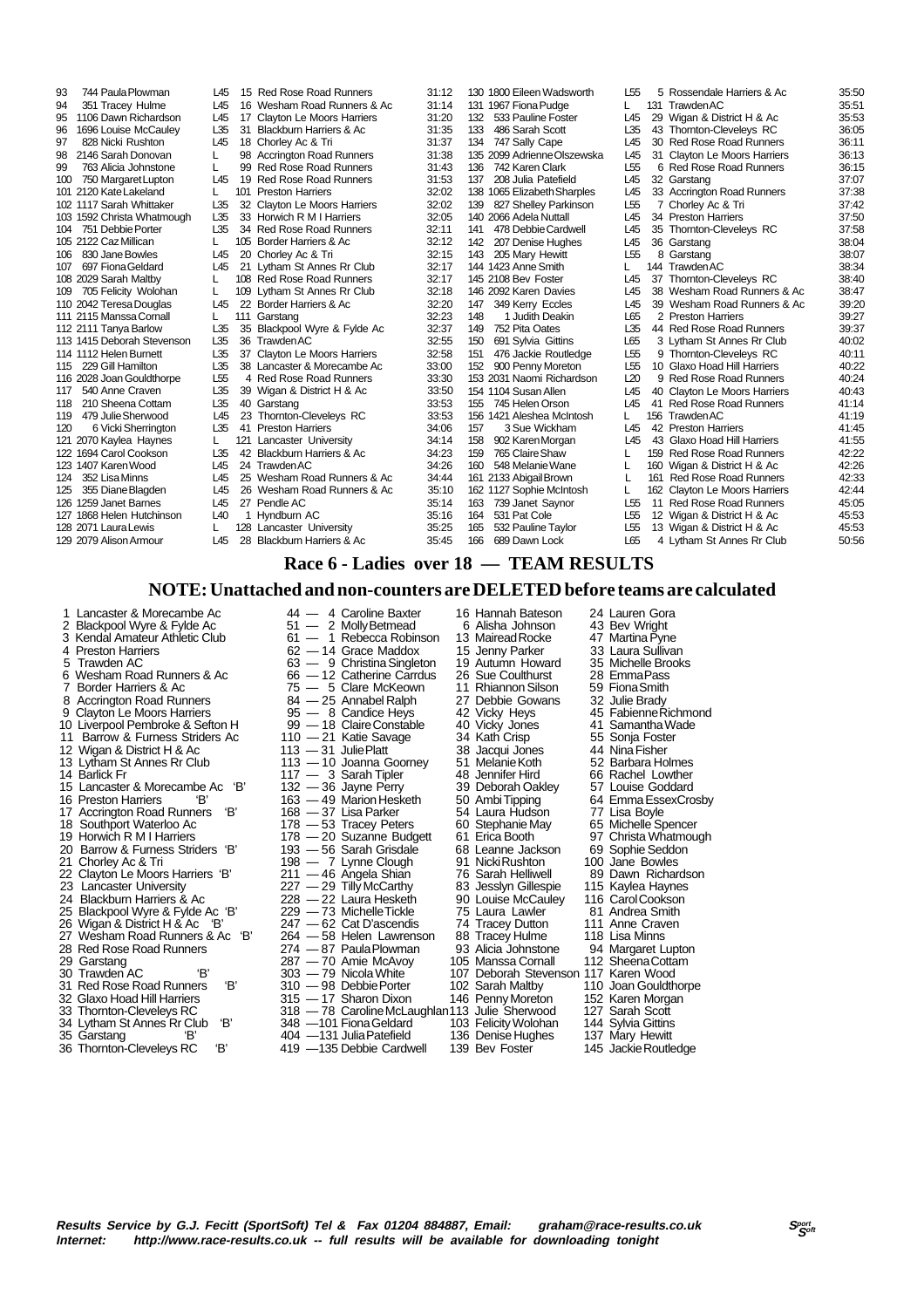## **Race 6 - Ladies over 35 — TEAM RESULTS NOTE: Unattached and non-counters are DELETED before teams are calculated**

| 1 Accrington Road Runners         | 37 - 10 Debbie Gowans                  | 12 Julie Brady       | 15 Lisa Parker       |
|-----------------------------------|----------------------------------------|----------------------|----------------------|
| 2 Clayton Le Moors Harriers       | 39 - 3 Candice Heys                    | 17 Vicky Heys        | 19 Fabienne Richmond |
| 3 Wesham Road Runners & Ac        | 41 - 5 Catherine Carrdus               | 9 Sue Coulthurst     | 27 Helen Lawrenson   |
| 4 Lytham St Annes Rr Club         | 49 - 4 Joanna Goorney                  | 22 Melanie Koth      | 23 Barbara Holmes    |
| 5 Wigan & District H & Ac         | $63 - 11$ Julie Platt                  | 16 Jacqui Jones      | 36 Tracey Dutton     |
| 6 Barrow & Furness Striders Ac    | $71 - 13$ Kath Crisp                   | 25 Sonja Foster      | 33 Jill Seddon       |
| 7 Border Harriers & Ac            | 85 - 1 Clare McKeown                   | 28 Fiona Smith       | 56 Teresa Douglas    |
| 8 Horwich R M I Harriers          | 89 - 8 Suzanne Budgett                 | 29 Erica Booth       | 52 Christa Whatmough |
| 9 Blackpool Wyre & Fylde Ac       | $90 - 18$ Bev Wright                   | 35 Michelle Tickle   | 37 Laura Lawler      |
| 10 Accrington Road Runners 'B'    | 102 - 24 Laura Hudson                  | 38 Lisa Boyle        | 40 Katharine Gregson |
| 11 Chorley Ac & Tri               | $105 - 2$ Lynne Clough                 | 49 Nicki Rushton     | 54 Jane Bowles       |
| 12 Clayton Le Moors Harriers 'B'  | $118 - 20$ Angela Shian                | 47 Dawn Richardson   | 51 Sarah Whittaker   |
| 13 Trawden AC                     | 139 - 14 Michelle Brooks               | 58 Deborah Stevenson | 67 Karen Wood        |
| 14 Blackpool Wyre & Fylde Ac 'B'  | $141 - 41$ Andrea Smith                | 43 Karen Dunford     | 57 Tanya Barlow      |
| 15 Red Rose Road Runners          | 148 - 45 Paula Plowman                 | 50 Margaret Lupton   | 53 Debbie Porter     |
| 16 Preston Harriers               | 168 - 21 Marion Hesketh                | 65 Vicki Sherrington | 82 Adela Nuttall     |
| 17 Thornton-Cleveleys RC          | 178 - 39 Caroline McLaughlan           | 64 Julie Sherwood    | 75 Sarah Scott       |
| 18 Wesham Road Runners & Ac 'B'   | 183 - 46 Tracey Hulme                  | 68 Lisa Minns        | 69 Diane Blagden     |
| 19 Blackburn Harriers & Ac        | 186 - 48 Louise McCauley               | 66 Carol Cookson     | 72 Alison Armour     |
| 20 Glaxo Hoad Hill Harriers       | 196 - 6 Sharon Dixon                   | 93 Penny Moreton     | 97 Karen Morgan      |
| 'В'<br>21 Red Rose Road Runners   | $215 - 61$ Joan Gouldthorpe            | 76 Sally Cape        | 78 Karen Clark       |
| 22 Garstang                       | 226 - 63 Sheena Cottam                 | 79 Julia Patefield   | 84 Denise Hughes     |
| 23 Wigan & District H & Ac 'B'    | $235 - 62$ Anne Craven                 | 74 Pauline Foster    | 99 PatCole           |
| 'В'<br>24 Lytham St Annes Rr Club | $247 - 55$ Fiona Geldard               | 91 Sylvia Gittins    | 101 Dawn Lock        |
| 25 Thornton-Cleveleys RC<br>'B'   | 261 - 83 Debbie Cardwell               | 86 Bev Foster        | 92 Jackie Routledge  |
|                                   |                                        |                      |                      |
|                                   | Race 6 - Ladies over 45 — TEAM RESULTS |                      |                      |

### **NOTE: Unattached and non-counters are DELETED before teams are calculated**

| 1 Lytham St Annes Rr Club<br>2 Blackpool Wyre & Fylde Ac<br>3 Chorley Ac & Tri | 36 - 2 Joanna Goorney<br>$37 - 8$ Bev Wright<br>45 - 1 Lynne Clough | 10 Barbara Holmes<br>14 Laura Lawler<br>21 Nicki Rushton | 24 Fiona Geldard<br>15 Andrea Smith<br>23 Jane Bowles |
|--------------------------------------------------------------------------------|---------------------------------------------------------------------|----------------------------------------------------------|-------------------------------------------------------|
| 4 Wesham Road Runners & Ac                                                     | $52 - 4$ Sue Coulthurst                                             | 19 Tracey Hulme                                          | 29 Lisa Minns                                         |
| 5 Red Rose Road Runners                                                        | 66 - 18 Paula Plowman                                               | 22 Margaret Lupton                                       | 26 Joan Gouldthorpe                                   |
| 6 Preston Harriers                                                             | 98 - 9 Marion Hesketh                                               | 41 Adela Nuttall                                         | 48 Judith Deakin                                      |
| 7 Wigan & District H & Ac                                                      | 98 — 7 Jacqui Jones                                                 | 34 Pauline Foster                                        | 57 PatCole                                            |
| 8 Clayton Le Moors Harriers                                                    | 108 - 20 Dawn Richardson                                            | 36 Adrienne Olszewska 52 Susan Allen                     |                                                       |
| 9 Thornton-Cleveleys RC                                                        | $114 - 27$ Julie Sherwood                                           | 42 Debbie Cardwell                                       | 45 Bev Foster                                         |
| 10 Wesham Road Runners & Ac 'B'                                                | 123 - 30 Diane Blaaden                                              | 46 Karen Davies                                          | 47 Kerry Eccles                                       |
| 11 Garstang                                                                    | 125 - 38 Julia Patefield                                            | 43 Denise Hughes                                         | 44 Mary Hewitt                                        |
| 12 Red Rose Road Runners<br>'В'                                                | $125 - 35$ Sally Cape                                               | 37 Karen Clark                                           | 53 Helen Orson                                        |

### **Race 6 - Ladies over 55 — TEAM RESULTS**

### **NOTE: Unattached and non-counters are DELETED before teams are calculated**

1 Red Rose Road Runners 26 — 5 Joan Gouldthorpe 7 Karen Clark 14 Janet Saynor

- 2 Lytham St Annes Rr Club 30 2 Barbara Holmes 11 Sylvia Gittins 17 Dawn Lock
	- **Race 6 Ladies over 65 TEAM RESULTS**

### **No complete teams**

### **Senior Men under 20**

### **Pos Num Name Cat/Pos Club Time** 1 90 Daniel Bebbington U20 1 Preston Harriers 36:59<br>2 1751 Jack Hindle U20 2 Blackburn Harriers & Ac 37:52 2 Blackburn Harriers & Ac 3 999 Neil Orr U20 3 Border Harriers & Ac 38:25 4 460 Ross Campbell U20 4 Barrow & Furness Striders Ac 38:38 5 998 Jordan Hull U20 5 Border Harriers & Ac 39:04<br>1753 Joseph Campbell U20 6 Blackburn Harriers & Ac 39:41 6 1753 Joseph Campbell U20 6 Blackburn Harriers & Ac 7 1155 George Pier U20 7 Clayton Le Moors Harriers 43:28<br>1752 Morgan Philips U20 8 Blackburn Harriers & Ac 43:40 8 1752 Morgan Philips U20 8 Blackburn Harriers & Ac 43:40<br>9 1580 Ryan Bradshaw U20 9 Burnley Ac 47:02 9 1580 Ryan Bradshaw U20 9 Burnley Ac 47:02 10 945 Curtis Jackson U20 10 Glaxo Hoad Hill Harriers 53:51<br>11 2073 Qasim Younis U20 11 Lancaster University 1:01:55 U20 11 Lancaster University

### **Senior Men under 20 — TEAM RESULTS**

### **NOTE: Unattached and non-counters are DELETED before teams are calculated**

1 Blackburn Harriers & Ac 16 — 2 Jack Hindle 6 Joseph Campbell 8 Morgan Philips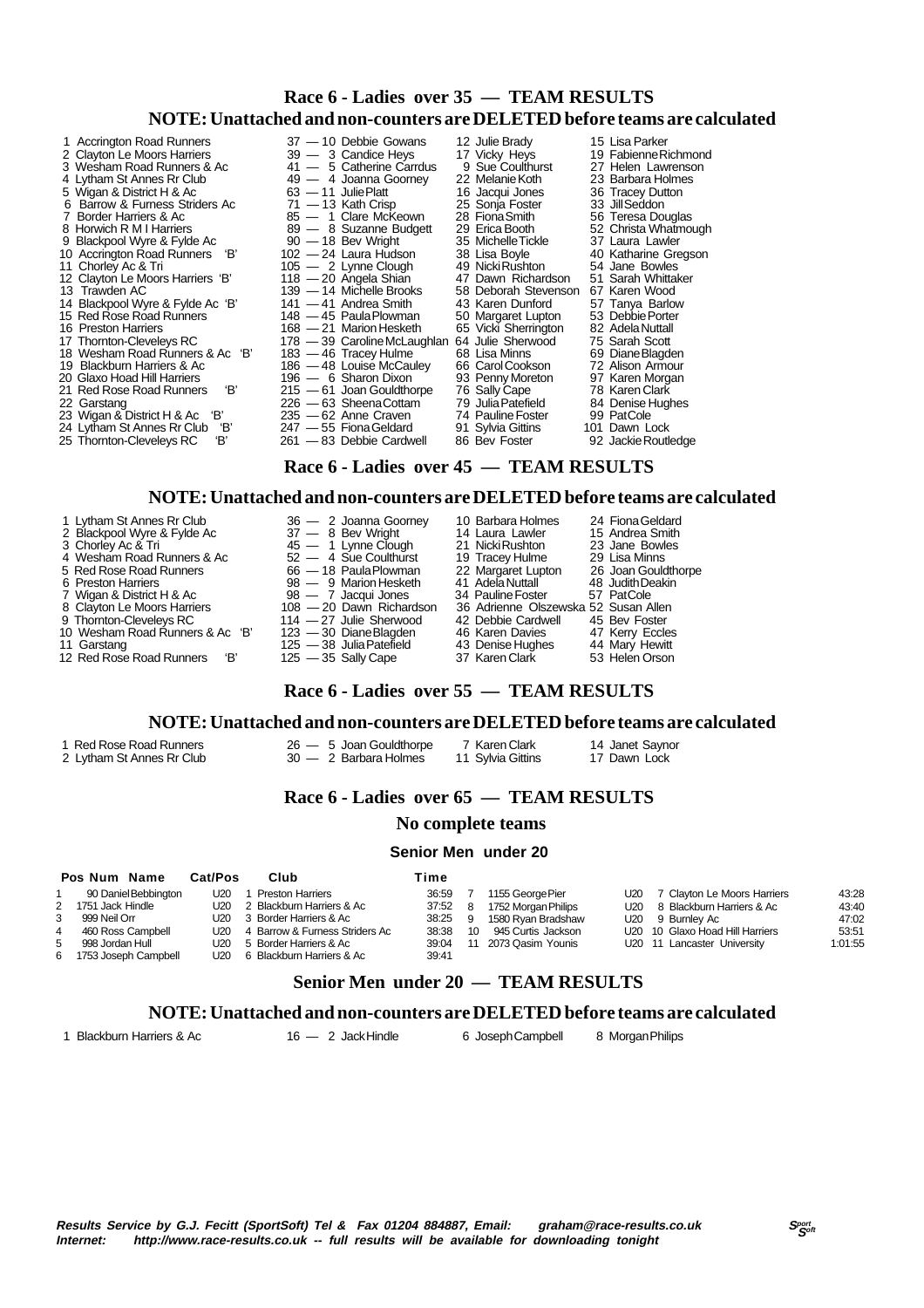## **Senior Men — FINAL RESULTS (\$=non-counter)**

|          | Pos Num Name                                  | Cat/Pos         |   | Club                                                            | Time           |            |                                                   |                                    |              |                                                               |                |
|----------|-----------------------------------------------|-----------------|---|-----------------------------------------------------------------|----------------|------------|---------------------------------------------------|------------------------------------|--------------|---------------------------------------------------------------|----------------|
| 1        | 2124 Tom Carson                               |                 |   | Horwich R M I Harriers                                          | 34:57          | 85         | 1096 Simon Atkins                                 | V40                                |              | 27 Accrington Road Runners                                    | 42:38          |
| 2        | 2215 Chris Steele                             |                 |   | <b>Team North Cumbria</b>                                       | 35:11          | 86         | 1575 Mark Hanson                                  | V40                                |              | 28 Burnley Ac                                                 | 42:40          |
| 3        | 1545 Patrick Vis                              |                 |   | Southport Waterloo Ac                                           | 35:22          | 87         | 1201 Andrew Berry                                 |                                    |              | <b>Barlick Fr</b>                                             | 42:43          |
| 4        | 1522 Matt Thompson                            | V40             | 1 | Southport Waterloo Ac                                           | 35:32          | 88         | 2118 Andrew Orr                                   | V40                                |              | 29 Clayton Le Moors Harriers                                  | 42:59          |
| 5        | 2055 R FindlayRobinson                        |                 |   | Barrow & Furness Striders Ac                                    | 35:56          | 89         | 584 Mike Harris                                   | V40                                |              | 30 Wigan & District H & Ac                                    | 43:00          |
| 6<br>7   | 1636 Joe Mercer<br>1224 James Craig           |                 |   | Horwich R M I Harriers<br><b>Barlick Fr</b>                     | 36:23<br>36:27 | 90<br>91   | 1726 Chris Balderson<br>925 Gary Dover            | V <sub>50</sub><br>V <sub>50</sub> |              | 6 Blackburn Harriers & Ac<br>7 Glaxo Hoad Hill Harriers       | 43:01<br>43:01 |
| 8        | 1542 Ben Johnson                              |                 |   | Southport Waterloo Ac                                           | 36:31          | 92         | 293 Kieran Cooke                                  |                                    |              | Lancaster & Morecambe Ac                                      | 43:01          |
| 9        | 1204 Chris Singleton                          |                 |   | <b>Barlick Fr</b>                                               | 36:41          | 93         | 2091 Michael O'Donnell                            | V40                                |              | 31 Clayton Le Moors Harriers                                  | 43:02          |
| 10       | 90 Daniel Bebbington                          | U20             |   | 1 Preston Harriers                                              | 36:59          | 94         | 971 Daniel Ibotson                                | V40                                |              | 32 Border Harriers & Ac                                       | 43:02          |
| 11       | 1211 Nick Treitl                              |                 |   | <b>Barlick Fr</b>                                               | 37:03          |            | 95 2100 Michael Doherty                           | V40                                |              | 33 Glaxo Hoad Hill Harriers                                   | 43:04          |
| 12       | 516 Tom Roethenbaugh                          |                 |   | Lancaster University                                            | 37:15          | 96         | 967 Kevin Hull                                    | V <sub>50</sub>                    |              | 8 Border Harriers & Ac                                        | 43:07          |
| 13       | 1733 Mat Nuttall                              | V40             | 2 | Blackburn Harriers & Ac                                         | 37:19          | 97         | 61 John Rainford                                  | V <sub>50</sub>                    |              | 9 Preston Harriers                                            | 43:09          |
| 14       | 601 Andrew Kaufman                            |                 |   | Wigan & District H & Ac                                         | 37:22          | 98         | 1097 Chris Halstead                               |                                    |              | <b>Accrington Road Runners</b>                                | 43:12          |
|          | 15 1222 \$Marc Hartley                        |                 |   | <b>Barlick Fr</b>                                               | 37:28          | 99         | 502 Martin Boswell                                | V40                                |              | 34 Thornton-Cleveleys RC                                      | 43:13          |
| 16<br>17 | 2363 Lewis Eccleston<br>2086 Chris Holdsworth |                 |   | Astley & Tyldesley Road Runner<br>Clayton Le Moors Harriers     | 37:31<br>37:34 |            | 100 934 Andy Jackson<br>101 184 Liam Craine       | V40                                |              | 35 Glaxo Hoad Hill Harriers                                   | 43:15<br>43:21 |
| 18       | 1217 Shaun Chew                               |                 |   | <b>Barlick Fr</b>                                               | 37:37          |            | 102 1745 Mark Emmett                              |                                    |              | Blackpool Wyre & Fylde Ac<br>Blackburn Harriers & Ac          | 43:23          |
| 19       | 433 Bob Atkinson                              | V <sub>50</sub> |   | 1 Barrow & Furness Striders Ac                                  | 37:40          |            | 103 1155 George Pier                              | U20                                |              | 7 Clayton Le Moors Harriers                                   | 43:28          |
| 20       | 1751 Jack Hindle                              | U <sub>20</sub> |   | 2 Blackburn Harriers & Ac                                       | 37:52          |            | 104 1095 Paul Wilcock                             | V40                                |              | 36 Accrington Road Runners                                    | 43:32          |
| 21       | 450 Todd Oates                                |                 |   | Barrow & Furness Striders Ac                                    | 38:04          |            | 105 1520 Simon Tobin                              | V40                                |              | 37 Southport Waterloo Ac                                      | 43:33          |
| 22       | 452 Phil Waite                                |                 |   | Barrow & Furness Striders Ac                                    | 38:07          |            | 106 942 Mark Saunders                             |                                    |              | Glaxo Hoad Hill Harriers                                      | 43:39          |
| 23       | 1742 Christopher Davies                       |                 |   | Blackburn Harriers & Ac                                         | 38:14          |            | 107 1752 Morgan Philips                           | U <sub>20</sub>                    |              | 8 Blackburn Harriers & Ac                                     | 43:40          |
| 24       | 1622 David Jackson                            | V40             |   | 3 Horwich R M I Harriers                                        | 38:14          |            | 108 1033 Mark Riches                              | V50                                |              | 10 Astley & Tyldesley Road Runner                             | 43:42          |
| 25       | 999 Neil Orr                                  | U20             |   | 3 Border Harriers & Ac                                          | 38:25          |            | 109 2090 Alex Cran                                | V40                                |              | 38 Clayton Le Moors Harriers                                  | 43:43          |
| 26       | 1524 David Hamilton                           | V40<br>V40      |   | 4 Southport Waterloo Ac<br>5 Blackburn Harriers & Ac            | 38:30          |            | 110 573 David Waddington                          | V <sub>50</sub>                    |              | 11 Wigan & District H & Ac                                    | 43:45          |
| 27<br>28 | 1735 Andrew Buttery<br>460 Ross Campbell      | U <sub>20</sub> |   | 4 Barrow & Furness Striders Ac                                  | 38:36<br>38:38 |            | 111 877 Phil Iddon<br>112 2825 \$Daniel Isherwood | V40                                |              | 39 Chorley Ac & Tri<br><b>Blackburn Road Runners</b>          | 43:47<br>43:47 |
| 29       | 1627 Alastair Murray                          |                 |   | Horwich R M I Harriers                                          | 38:42          |            | 113 402 Steve Myerscough                          | V40                                |              | 40 Wesham Road Runners & Ac                                   | 43:48          |
| 30       | 577 Mark Rogers                               | V40             |   | 6 Wigan & District H & Ac                                       | 38:44          |            | 114 1546 Alex Waddelove                           |                                    |              | Southport Waterloo Ac                                         | 44:00          |
| 31       | 2112 Mark Chippendale                         | V40             |   | 7 Blackburn Harriers & Ac                                       | 38:48          |            | 115 2824 \$Paul Tynan                             | V50                                |              | 12 COLT                                                       | 44:02          |
| 32       | 991 Ross Landon                               |                 |   | Border Harriers & Ac                                            | 38:52          |            | 116 1193 Derek Walkden                            | V40                                |              | 41 Barlick Fr                                                 | 44:05          |
| 33       | 2128 Christopher Smale                        | V <sub>50</sub> |   | 2 Barlick Fr                                                    | 38:57          |            | 117 1150 John Roche                               | V50                                |              | 13 Clayton Le Moors Harriers                                  | 44:10          |
| 34       | 2103 Allister Goulding                        | V40             |   | 8 Leigh Harriers & Ac                                           | 39:01          |            | 118 1199 Andrew Chew                              |                                    |              | <b>Barlick Fr</b>                                             | 44:20          |
| 35       | 998 Jordan Hull                               | U20             |   | 5 Border Harriers & Ac                                          | 39:04          |            | 119 2036 Anthony Durkin                           |                                    |              | <b>Red Rose Road Runners</b>                                  | 44:21          |
| 36       | 599 Gary Fitzpatrick                          |                 |   | Wigan & District H & Ac                                         | 39:10          |            | 120 782 Joe Swarbrick                             | V50                                |              | 14 Red Rose Road Runners                                      | 44:24          |
| 37       | 2132 Dave Brown                               |                 |   | Lancaster & Morecambe Ac                                        | 39:12          | 121        | 436 Ray Jones                                     | V <sub>50</sub>                    |              | 15 Barrow & Furness Striders Ac                               | 44:25          |
| 38<br>39 | 2969 \$Lee Parrington<br>1213 Thomas Corrigan |                 |   | Unattached<br><b>Barlick Fr</b>                                 | 39:16<br>39:24 |            | 122 800 Alan Jolly                                | V40<br>V40                         |              | 42 Red Rose Road Runners                                      | 44:27<br>44:29 |
| 40       | 458 Jonathon Benson                           |                 |   | Barrow & Furness Striders Ac                                    | 39:33          |            | 123 2141 Michael Hogan<br>124 1506 Rob Johnson    | V50                                |              | 43 Clayton Le Moors Harriers<br>16 Southport Waterloo Ac      | 44:30          |
| 41       | 1753 Joseph Campbell                          | U20             |   | 6 Blackburn Harriers & Ac                                       | 39:41          | 125        | 74 Kevin Hunt                                     | V40                                |              | 44 Preston Harriers                                           | 44:47          |
| 42       | 1743 Chris Barnes                             |                 |   | Blackburn Harriers & Ac                                         | 39:43          |            | 126 1744 Andrew Heys                              |                                    |              | Blackburn Harriers & Ac                                       | 44:49          |
| 43       | 2965 \$Neil Tattersall                        |                 |   | Darwen Dashers Rc                                               | 39:45          |            | 127 1736 Mark Bleasdale                           | V40                                |              | 45 Blackburn Harriers & Ac                                    | 44:50          |
| 44       | 1209 Ian Livesey                              |                 |   | <b>Barlick Fr</b>                                               | 39:45          | 128        | 84 Andy Grimshaw                                  |                                    |              | <b>Preston Harriers</b>                                       | 44:51          |
| 45       | 1438 David Edmondson                          | V40             |   | 9 Trawden AC                                                    | 39:45          |            | 129 438 Ian Sadler                                | V40                                |              | 46 Barrow & Furness Striders Ac                               | 44:56          |
| 46       | 2127 Daniel Hayes                             |                 |   | Blackpool Wyre & Fylde Ac                                       | 39:47          |            | 130 1098 Chris Walton                             |                                    |              | <b>Accrington Road Runners</b>                                | 45:00          |
| 47       | 174 John Wright                               | V40             |   | 10 Blackpool Wyre & Fylde Ac                                    | 39:49          |            | 131 795 Stu Cann                                  |                                    |              | V50 17 Red Rose Road Runners                                  | 45:01          |
| 48       | 972 Steve Angus                               | V40             |   | 11 Border Harriers & Ac                                         | 39:51          |            | 132 2817 \$John Tredgett                          | V50                                |              | 18 Wrexham Aac                                                | 45:05          |
| 49<br>50 | 665 Stephen Potter<br>441 PatMiller           | V40             |   | Kendal Amateur Athletic Club<br>12 Barrow & Furness Striders Ac | 40:14<br>40:16 | 133        | 182 James Unsworth<br>134 780 Ken Addison         |                                    |              | Blackpool Wyre & Fylde Ac<br>V50 19 Red Rose Road Runners     | 45:06<br>45:07 |
| 51       | 1194 Lucas Payne                              | V40             |   | 13 Barlick Fr                                                   | 40:18          |            | 135 2144 Malc Christie                            | V50                                |              | 20 Chorley Ac & Tri                                           | 45:08          |
| 52       | 456 Mike McIver                               |                 |   | Barrow & Furness Striders Ac                                    | 40:18          |            | 136 376 John Collier                              | V <sub>60</sub>                    | $\mathbf{1}$ | Wesham Road Runners & Ac                                      | 45:09          |
| 53       | 2114 Lee Smith                                |                 |   | Clayton Le Moors Harriers                                       | 40:22          |            | 137 2145 Sean Clare                               | V40                                |              | 47 Clayton Le Moors Harriers                                  | 45:12          |
|          | 54 1443 Dave Potter                           |                 |   | <b>Trawden AC</b>                                               | 40:39          |            | 138 506 Alex Fleming                              |                                    |              | Thornton-Cleveleys RC                                         | 45:14          |
| 55       | 401 Lee Barlow                                |                 |   | V40 14 Wesham Road Runners & Ac                                 | 40:50          |            | 139 2084 Breton Holdswortn                        | V40                                |              | 48 Clayton Le Moors Harriers                                  | 45:16          |
| 56       | 982 Mark Ryan                                 |                 |   | Border Harriers & Ac                                            | 40:57          |            | 140 2810 \$Simon Maughan                          | V40                                |              | 49 Unattached                                                 | 45:22          |
|          | 57 2045 Chris Pyle                            | V <sub>40</sub> |   | 15 Lancaster & Morecambe Ac                                     | 41:05          | 141        | 939 Cian Nutt                                     |                                    |              | Glaxo Hoad Hill Harriers                                      | 45:25          |
| 58       | 1152 Carl Heliwell                            |                 |   | Clayton Le Moors Harriers                                       | 41:06          | 142        | 870 Bill Beckett                                  | V40                                |              | 50 Chorley Ac & Tri                                           | 45:26          |
| 59       | 1244 Craig Burrow                             | V40             |   | 16 Helm Hill Runners                                            | 41:11          | 143        | 882 Chris Charnley                                | V40                                |              | 51 Chorley Ac & Tri                                           | 45:28          |
| 60<br>61 | 2137 Dave Motley<br>1304 Alex Davies          | V40             |   | Clayton Le Moors Harriers<br>17 Team North Cumbria              | 41:14<br>41:16 | 144        | 501 Leon Flesher<br>145 1741 Allan Hartley        | V40<br>V40                         |              | 52 Thornton-Cleveleys RC<br>53 Blackburn Harriers & Ac        | 45:35<br>45:39 |
| 62       | 730 Joe Greenwood                             |                 |   | Lytham St Annes Rr Club                                         | 41:22          | 146        | 57 Kevin Hesketh                                  | V60                                |              | 2 Preston Harriers                                            | 45:47          |
| 63       | 589 Christopher Smullen                       | V40             |   | 18 Wigan & District H & Ac                                      | 41:24          | 147        | 927 Sean Dixon                                    | V40                                |              | 54 Glaxo Hoad Hill Harriers                                   | 45:51          |
| 64       | 2148 Ryan Stevenson                           |                 |   | Horwich R M I Harriers                                          | 41:29          | 148        | 790 Philip Butler                                 | V <sub>50</sub>                    |              | 21 Red Rose Road Runners                                      | 45:55          |
| 65       | 289 Mark Leadbeater                           |                 |   | Lancaster & Morecambe Ac                                        | 41:42          | 149        | 432 Pete Willacy                                  | V50                                |              | 22 Barrow & Furness Striders Ac                               | 45:56          |
| 66       | 1608 Graham Schofield                         | V <sub>50</sub> |   | 3 Horwich R M I Harriers                                        | 41:46          | 150        | 70 Neil McDonald                                  | V40                                |              | 55 Preston Harriers                                           | 46:04          |
| 67       | 2822 \$Stuart Stoddart                        | V40             |   | 19 Eden Runners                                                 | 41:55          |            | 151 2043 James Silson                             |                                    |              | Border Harriers & Ac                                          | 46:07          |
| 68       | 1997 James Edwards                            |                 |   | Lancaster & Morecambe Ac                                        | 41:56          | 152        | 169 Gary Johnston                                 |                                    |              | V50 23 Blackpool Wyre & Fylde Ac                              | 46:13          |
| 69       | 2040 Chris EssexCrosby                        |                 |   | Horwich R M I Harriers                                          | 41:56          | 153        | 977 Gareth Polesch                                |                                    |              | Border Harriers & Ac                                          | 46:14          |
| 70       | 1051 Graham Rands                             |                 |   | Astley & Tyldesley Road Runner                                  | 41:57          | 154        | 596 Gary Wane                                     |                                    |              | Wigan & District H & Ac                                       | 46:16          |
| 71       | 2946 \$Neil Holding                           | V50             |   | 4 West Pennine Runners                                          | 41:59          | 155        | 716 Graham Webster                                | V60                                |              | 3 Lytham St Annes Rr Club                                     | 46:27          |
| 73       | 72 2129 Richard Stevenson<br>2136 Glynn Kay   | V40             |   | Clayton Le Moors Harriers<br>20 Horwich R M I Harriers          | 42:00<br>42:01 | 156<br>157 | 64 William Johnstone<br>569 Andrew Eccles         | V50<br>V <sub>50</sub>             |              | 24 Preston Harriers                                           | 46:28<br>46:29 |
| 74       | 930 Christopher Howie                         | V40             |   | 21 Glaxo Hoad Hill Harriers                                     | 42:02          | 158        | 657 John Jones                                    | V50                                |              | 25 Wigan & District H & Ac<br>26 Kendal Amateur Athletic Club | 46:32          |
|          | 75 2813 \$Derek Reilly                        | V40             |   | 22 Darwen Dashers Rc                                            | 42:06          |            | 159 2126 Mark Mason                               | V40                                |              | 56 Kendal Amateur Athletic Club                               | 46:33          |
| 76       | 503 Andy Fairbairn                            |                 |   | Thornton-Cleveleys RC                                           | 42:14          |            | 160 2117 Dave Wall                                | V <sub>50</sub>                    |              | 27 Wigan Phoenix                                              | 46:34          |
| 77       | 76 Steve Hallas                               | V40             |   | 23 Preston Harriers                                             | 42:17          |            | 161 2107 John Griffiths                           | V50                                |              | 28 Preston Harriers                                           | 46:35          |
| 78       | 1089 Karl Smith                               | V40             |   | 24 Accrington Road Runners                                      | 42:20          | 162        | 446 Richard Walker                                | V40                                |              | 57 Barrow & Furness Striders Ac                               | 46:38          |
| 79       | 2139 Phil White                               |                 |   | Garstang                                                        | 42:21          | 163        | 881 Jonathan Burgess                              | V40                                |              | 58 Chorley Ac & Tri                                           | 46:40          |
| 80       | 382 Alex Rowe                                 | V <sub>50</sub> |   | 5 Wesham Road Runners & Ac                                      | 42:27          | 164        | 181 Chris Lloyd                                   |                                    |              | Blackpool Wyre & Fylde Ac                                     | 46:48          |
| 81       | 2809 \$Robert Crawford                        |                 |   | Coniston Fell Runners                                           | 42:29          |            | 165 811 Chris Brown                               |                                    |              | <b>Red Rose Road Runners</b>                                  | 46:51          |
| 82       | 72 David Watson<br>218 Colin Jennings         | V40<br>V40      |   | 25 Preston Harriers                                             | 42:30<br>42:36 |            | 166 1196 David Halliday                           | V40                                |              | 59 Barlick Fr                                                 | 46:55          |
| 83       | 84 1046 Neil Hughes                           |                 |   | 26 Garstang<br>Astley & Tyldesley Road Runner                   | 42:37          | 167        | 586 Tim Pilkington<br>168 2153 John Wilcock       | V40<br>V50                         | 60           | Wigan & District H & Ac<br>29 Clayton Le Moors Harriers       | 46:56<br>47:00 |
|          |                                               |                 |   |                                                                 |                |            |                                                   |                                    |              |                                                               |                |

**Results Service by G.J. Fecitt (SportSoft) Tel & Fax 01204 884887, Email: graham@race-results.co.uk S<sup>port</sup>on S<sup>port</sup>on Constant Constant Constant Constant Constant Constant Constant Constant Constant Property Internet: h** http://www.race-results.co.uk -- full results will be available for downloading tonight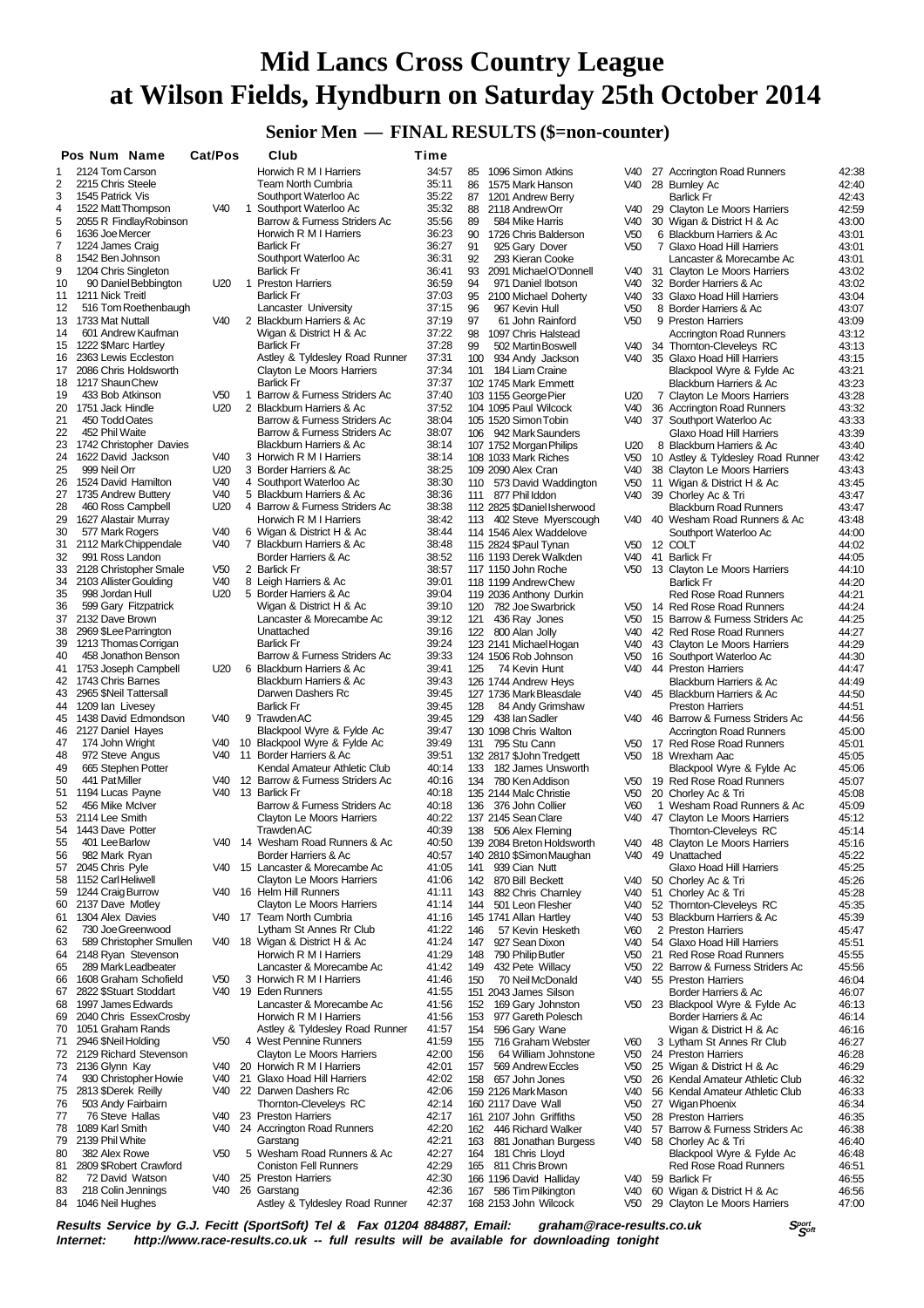206 2135 Michael Brennand 221 1935 Ryan Atkins 232 2081 Paul Wale V40 77 Clayton Le Moors Harriers 51:42<br>233 784 Phil Dean V50 49 Red Rose Road Runners 51:50

169 1580 Ryan Bradshaw U20 9 Burnley Ac 47:02<br>170 515 Nicholas Barton Lancaster University 47:03 170 515 Nicholas Barton **1988 Lancaster University 170 515 Nicholas Barton**<br>171 500 Scott Ross 1990 490 61 Thomton-Clevelevs RC 1705 171 500 Scott Ross V40 61 Thornton-Cleveleys RC 47:05<br>172 217 Graham Tagg V40 62 Garstang 17:09 172 217 Graham Tagg V40 62 Garstang 173 2102 Damian Jones V50 30 Glaxo Hoad Hill Harriers 47:14 Glaxo Hoad Hill Harriers<br>Glaxo Hoad Hill Harriers 174 941 Tom Southward Glaxo Hoad Hill Harriers 47:16<br>175 2821 SNick Howarth V50 31 Bolton United Harriers & Ac 47:18 175 2821 \$Nick Howarth V50 31 Bolton United Harriers & Ac 47:18<br>175 2821 \$Nick Howarth V50 31 Bolton United Harriers & Ac 47:18<br>176 1739 John Cookson V40 63 Blackburn Harriers & Ac 47:20 176 1739 John Cookson V40 63 Blackburn Harriers & Ac 47:20 177 787 Philip Davidson V50 32 Red Rose Road Runners 47:24 191 Frank Nightingale V50 33 Red Rose Road Runners 47:27<br>1790 Willie Richmond V50 34 Lytham St Annes Rr Club 47:28 179 720 Willie Richmond V50 34 Lytham St Annes Rr Club 47:28<br>180 75 Chris Wales V40 64 Preston Harriers 47:28 190 75 Chris Wales V40 64 Preston Harriers V5 Chris Wales<br>1922 Graham Pinder V50 35 Glaxo Hoad Hill Hill 181 922 Graham Pinder V50 35 Glaxo Hoad Hill Harriers 47:30 182 2116 Warren Crook V50 36 Chorley Ac & Tri 47:31 183 2142 David McGuigan Kendal Amateur Athletic Club 47:32 184 608 Dan Atkinson Wigan & District H & Ac 47:35 185 590 Stuart Towns V40 65 Wigan & District H & Ac 47:37<br>186 222 Phill Comell Garstang Carston 186 222 Phill Cornall Garstang Garstang 47:38<br>187 658 Peter Gorst 17:38 V50 37 Kendal Amateur Athletic Club 47:38 187 658 Peter Gorst V50 37 Kendal Amateur Athletic Club<br>188 1504 Phil Bailey V60 4 Southport Waterloo Ac 148 1504 V60 4 Southport Waterloo Ac 47:43<br>147:45 Lancaster & Morecambe Ac 47:45 189 1989 Ronald Hummelink Lancaster & Morecambe Ac 47:45<br>190 571 Barry Abram V50 38 Wigan & District H & Ac 47:48 190 571 Barry Abram V50 38 Wigan & District H & Ac 47:48 191 1203 Lee Edwards Barlick Fr 47:48 192 2826 \$John Hoyghton V50 39 Unattached 47:49<br>193 799 Dave Maudsley V50 40 Red Rose Road Runners 47:52 40 Red Rose Road Runners 194 1148 Peter Booth V60 5 Clayton Le Moors Harriers 47:55<br>195 2119 Jeffrey Pickup V60 6 Clayton Le Moors Harriers 47:56 195 2119 Jeffrey Pickup V60 6 Clayton Le Moors Harriers 47:56<br>195 2119 Jeffrey Pickup V60 6 Clayton Le Moors Harriers 47:56<br>196 54 Alan Appleby V60 7 Preston Harriers 47:58 196 54 Alan Appleby V60 7 Preston Harriers 47:58<br>197 215 Geoff Lyons V50 41 Garstang 48:02 197 215 Geoff Lyons V50 41 Garstang 48:02 198 1218 M Thistlewaithe **198 1218 M Thistlewaithe COVID-Barlick Fr** 48:15<br>199 914 Pat Thomas V60 8 Glaxo Hoad Hill Harriers 48:16 8 Glaxo Hoad Hill Harriers 200 2113 Ian Crook V40 66 Barrow & Furness Striders Ac 48:19 201 1214 James Fent **18:21**<br>202 437 Graham Dacre **18:22** A2 Barrow & Furness Striders Ac 48:22 202 437 Graham Dacre V50 42 Barrow & Furness Striders Ac 48:22 203 661 Stephen Roberts V40 67 Kendal Amateur Athletic Club 48:36 204 2054 Peter Hall V70 1 Barrow & Furness Striders Ac 48:37<br>205 77 Stephen Mort V40 68 Preston Harriers 48:41 205 77 V40 68 Preston Harriers 48:41<br>1206 79 Preston Harriers 48:50 207 2820 \$David Ponton V40 70 Darwen Dashers Rc 48:54 208 170 Peter Singleton V50 43 Blackpool Wyre & Fylde Ac 49:00 49:001 Lytham St Annes Rr Club 209 725 Mark Selby Lytham St Annes Rr Club 49:05<br>210 224 Simon Gora Garstang 49:05 210 224 Simon Gora Garstang Garstang Carstang 49:09<br>211 2087 Andy Quinn V40 71 Clayton Le Moors Harriers 49:10 211 2087 Andy Quinn V40 71 Clayton Le Moors Harriers 49:10 212 1050 James Bentall Astley & Tyldesley Road Runner 49:13 213 859 David Kershaw V50 44 Chorley Ac & Tri 49:24 214 2068 Danni Tarrant Lancaster University 49:36 215 2154 Richard Briscoe Clayton Le Moors Harriers<br>216 864 Stephen Baker 50:045 Chorley Ac & Tri 216 864 Stephen Baker V50 45 Chorley Ac & Tri 50:06 217 867 Paul Wearing V50 46 Chorley Ac & Tri 50:13<br>218 917 Adrian Newnham V60 9 Glaxo Hoad Hill Harriers 50:14 218 917 Adrian Newnham V60 9 Glaxo Hoad Hill Harriers<br>219 2149 Andrew Howarth V50 47 Clayton Le Moors Harrie V50 47 Clayton Le Moors Harriers 50:14<br>12 2 Burnley Ac 50:18 220 1573 John Linaker V40 72 Burnley Ac 50:18 222 499 Ben Brennan V40 74 Thornton-Cleveleys RC 50:34 223 2130 Dugald McCallum V60 10 Clayton Le Moors Harriers 50:47<br>224 0 XAø ??? 323 7?? 7?? 224 0 XÄø 222<br>225 David Moynihan 1 1 V40 75 Hyndburn AC 30:57 1 50:57 225 1895 David Moynihan V40 75 Hyndburn AC 50:57<br>226 2088 James Hickie V50 48 Clayton Le Moors Harriers 51:01 226 2088 James Hickie V50 48 Clayton Le Moors Harriers 51:01<br>227 2098 Damian Fletcher Accrinaton Road Runners 51:04 Accrington Road Runners 228 377 Alan Glasgow V60 11 Wesham Road Runners & Ac 51:07 229 2077 Stephen White L50 1 Clayton Le Moors Harriers 51:14 230 1836 Stephen Raddcliffe V40 76 Rossendale Harriers & Ac 51:18<br>231 2147 M Thistlethwaite V60 12 Clayton Le Moors Harriers 51:31 231 2147 M Thistlethwaite V60 12 Clayton Le Moors Harriers 51:31

49 Red Rose Road Runners

286 1787 Barry Chester 297 2138 David Heaton V50 73 Blackpool Wyre & Fylde Ac 1:16:52

234 514 Nick Bell Lancaster University 51:58<br>235 2074 YuChi Lai Lancaster University 52:06 2:06 Lancaster University<br>22:06 V40 78 Red Rose Road Runners 52:20 236 805 Jonathan Evans V40 78 Red Rose Road Runners 52:20 237 2104 Steve Taylor V50 50 Preston Harriers 52:35 79 Wesham Road Runners & Ac 239 1432 Colin Smith V50 51 Trawden AC 52:54 240 1190 Robert Jackson 1980 122 Barlick Fr 52:55<br>241 391 Christopher Moss 1980 53 Wesham Road Runners & Ac 52:55 241 391 Christopher Moss V50 53 Wesham Road Runners & Ac 52:56 242 808 Steve Worswick V40 80 Red Rose Road Runners 52:58 54 Clayton Le Moors Harriers 53:00<br>81 Preston Harriers 53:06 244 2009 Andrew Tranter V40 81 Preston Harriers 53:06<br>245 2056 Phil Everett Barrow & Furness Striders Ac 53:22 245 2056 Phil Everett Barrow & Furness Striders Ac 53:246 1729 Richard Taylor V40 82: Riackhurn Harriers & Ac 246 1729 Richard Taylor V40 82 Blackburn Harriers & Ac 53:46 247 945 Curtis Jackson U20 10 Glaxo Hoad Hill Harriers 53:51 248 390 Russell Mabbett V50 55 Wesham Road Runners & Ac 54:00 249 854 Michael Hendry Chorley Ac & Tri 54:1354 Michael Hendry Chorley Ac & Tri 250 797 John Wiseman V50 56 Red Rose Road Runners 54:16 251 2123 Mike Pent V50 57 Lancaster & Morecambe Ac 54:18 83 Red Rose Road Runners<br>58 Preston Harriers 253 59 Michael Brown V50 58 Preston Harriers 354:31 54:31<br>254 172 David Randall V50 59 Blackpool Wyre & Fylde Ac 54:54 254 172 David Randall V50 59 Blackpool Wyre & Fylde Ac 54:54 255 505 Joseph Tyldesley Thomton-Cleveleys RC 55:20 255 505 Joseph Tyldesley Thornton-Cleveleys RC 55:20<br>255 505 Joseph Tyldesley Thornton-Cleveleys RC 55:20<br>256 1602 John Parker V70 2 Horwich R M I Harriers 55:41 256 1602 John Parker V70 2 Horwich R M I Harriers 55:41<br>257 813 Ben Donoghue Red Rose Road Runners 55:41 257 813 Ben Donoghue Red Rose Road Runners 55:43 258 822 Martin Simpson Red Rose Road Runners 55:43 13 Blackpool Wyre & Fylde Ac 260 2006 Jon Royle V40 84 Red Rose Road Runners 55:53 261 1896 Nicholas Hutchinson V40 85 Hyndburn AC 56:09 262 719 Nigel Simpkin V50 60 Lytham St Annes Rr Club 56:20 263 862 Andy Lowe V50 61 Chorley Ac & Tri 56:32 264 494 Colin Denney V50 62 Thornton-Cleveleys RC 56:35 Lytham St Annes Rr Club 266 2150 George Parrington V60 14 Lancaster & Morecambe Ac 56:54 267 2080 Simon Scarr V50 63 Blackpool Wyre & Fylde Ac 56:56 268 171 Jeffrey Wright V50 64 Blackpool Wyre & Fylde Ac 56:56<br>269 1192 James Stead V40 87 Barlick Fr 57:17 269 1192 James Stead V40 87 Barlick Fr 57:17<br>270 2125 Clive James V50 65 Southport Waterloo Ac 57:35 270 2125 Clive James V50 65 Southport Waterloo Ac 57:35<br>271 923 David Jones V50 66 Glaxo Hoad Hill Harriers 57:40 66 Glaxo Hoad Hill Harriers 272 1607 Gordon Stone V50 67 Horwich R M I Harriers 57:47<br>273 2140 Robert Hirst V60 15 Clayton Le Moors Harriers 57:50 273 2140 Robert Hirst V60 15 Clayton Le Moors Harriers 57:50<br>274 2096 David Burnett V40 88 Clayton Le Moors Harriers 58:02 274 2096 David Burnett V40 88 Clayton Le Moors Harriers 58:02<br>275 2039 Peter Scott V65 1 Horwich R M I Harriers 58:02 275 2039 Peter Scott V65 1 Horwich R M I Harriers 58:23<br>276 819 Damien Russel Red Rose Road Runners 58:39 276 819 Damien Russel Red Rose Road Runners 58:39<br>277 792 John Plowman V50 68 Red Rose Road Runners 59:13 277 1920 V50 68 Red Rose Road Runners 59:13<br>277 1920 99 Barlick Fr 278 1198 Robert Whipp V40 89 Barlick Fr 59:31 279 58 Phil Lakeland V50 69 Preston Harriers 39:42<br>280 794 Andy Speer V50 70 Red Rose Road Runners 59:47 280 794 Andy Speer V50 70 Red Rose Road Runners 59:47<br>281 2151 Stuart Hartley V50 71 Clayton Le Moors Harriers 59:55 281 2151 Stuart Hartley V50 71 Clayton Le Moors Harriers 59:55 282 2012 2012 2012 2012 2013<br>Clayton Le Moors Harriers 1:00:09<br>Trawden AC 1:00:15 283 1452 Wayne McIntosh **Trawden AC 1:00:15**<br>284 165 Peter Gibson 1:00:15 V60 16 Blackpool Wyre & Fylde Ac 1:00:41 284 165 Peter Gibson V60 16 Blackpool Wyre & Fylde Ac 1:00:41 V50 72 Wigan & District H & Ac 1:01:10<br>V60 17 Chorley Ac & Tri 1:01:21 287 162 Robert Massey V60 18 Blackpool Wyre & Fylde Ac 1:01:36 288 164 Bernard Singleton V60 19 Blackpool Wyre & Fylde Ac 1:01:52 289 2073 Qasim Younis U20 11 Lancaster University 1:01:55<br>289 2073 Qasim Younis U20 11 Lancaster University 1:01:55 291:01:58 Clayton Le Moors Harriers 1:01:58<br>290 1:02:49 1:02:49 291 1189 Richard Treitl V60 20 Barlick Fr 1:02:49 21 Glaxo Hoad Hill Harriers 293 53 David Roberts V60 22 Preston Harriers 1:05:58<br>294 2050 Richard Lawson V70 4 Clavton Le Moors Harriers 1:07:06 294 2050 Richard Lawson V70 4 Clayton Le Moors Harriers 1:07:06<br>295 52 Joe Howard V70 5 Preston Harriers 1:14:23 295 52 Joe Howard V70 5 Preston Harriers 1:14:23 296 849 Eddie Murray V70 6 Chorley Ac & Tri 1:15:03

74 Clayton Le Moors Harriers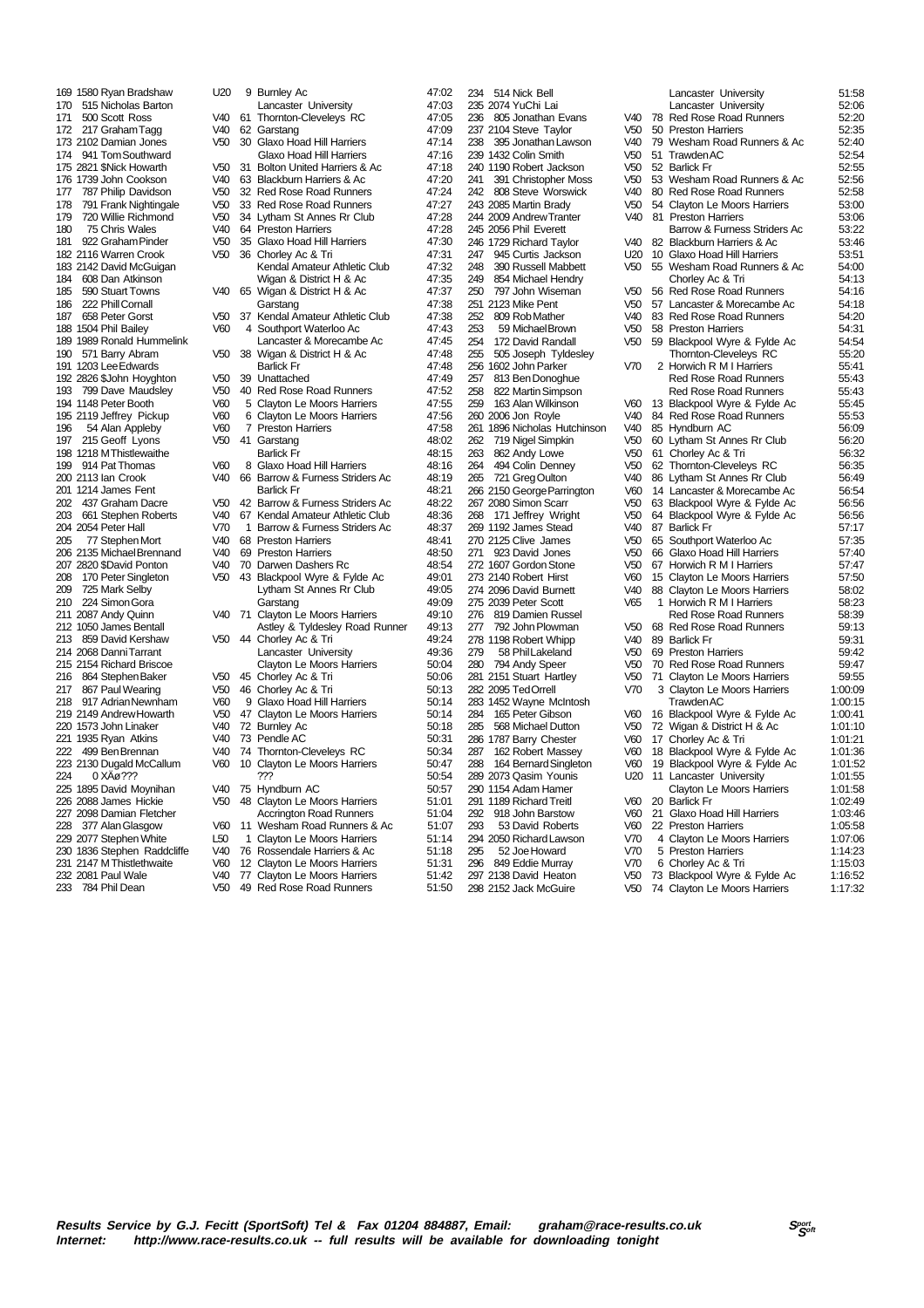### **Senior Men — TEAM RESULTS**

### **NOTE: Unattached and non-counters are DELETED before teams are calculated**

| 1 Barlick Fr                    |                        | $113 - 7$ JamesCraig       | 9 ChrisSingleton   |     | 11 NickTreit                             |     | 17 ShaunChew              |     | 32 ChristopherSmale    | 37  | <b>ThomasCorrigan</b> |
|---------------------------------|------------------------|----------------------------|--------------------|-----|------------------------------------------|-----|---------------------------|-----|------------------------|-----|-----------------------|
| 2Barrow&FumessStridersAc        |                        | 129 - 5 RFindlayRobinson   | 18 BobAtkinson     |     | 20 ToddOates                             | 21  | PhilWaite                 |     | 27 RossCampbell        | 38  | JonathonBenson        |
| 3BlackbumHarriers&Ac            | 149 - 13 MatNuttall    |                            | 19 JackHindle      |     | 22 ChristopherDavies                     |     | 26 AndrewButterv          |     | 30 MarkChippendale     |     | <b>JosephCampbell</b> |
| 4 Horwich RMI Harriers          | $182 - 1$ TomCarson    |                            | 6 JoeMercer        |     | 23 David Jackson                         | 28  | AlastairMurrav            |     | 61 RyanStevenson       |     | 63 GrahamSchofield    |
| 5 Southport Waterloo Ac         | $244 - 3$ PatrickVis   |                            | 4 MattThompson     | 8   | BenJohnson                               | 25  | DavidHamilton             |     | 98 SimonTobin          | 106 | AlexWaddelove         |
| 6BorderHarriers&Ac              | $274 - 24$ NeilOrr     |                            | 31 RossLandon      |     | 34 JordanHull                            | 45  | <b>SteveAngus</b>         |     | 53 MarkRvan            | 87  | Danielbotson          |
| 7 Wigan & District H & Ac       |                        | 323 - 14 AndrewKaufman     | 29 MarkRogers      |     | 35 GaryFitzpatrick                       | ഩ   | <b>ChristopherSmullen</b> |     | 82 MikeHarris          | 10B | DavidWaddington       |
| 8 Clavton LeMoors Harriers      |                        | 326 - 16 ChrisHoldsworth   | 50 LeeSmith        |     | 55 CarlHeliwell                          | 57  | <b>DaveMotlev</b>         | 67  | RichardStevenson       | 81  | AndrewOrr             |
| 9Lancaster&MorecambeAc          | 478 - 36 DaveBrown     |                            | 54 ChrisPyle       |     | 62 MarkLeadbeater                        | 64  | <b>JamesEdwards</b>       |     | 85 KieranCooke         | 177 | RonaldHummelink       |
| 10 Preston Hamers               |                        | 481 - 10 DanielBebbington  | 71 SteveHallas     |     | 75 DavidWatson                           |     | 90 John Rainford          |     | 116 KevinHunt          |     | 119 AndyGrimshaw      |
| Έ,<br>11 Barlick Fr             | $540 - 41$ lan Livesev |                            | 48 LucasPayne      |     | 80 AndrewBerry                           | 107 | <b>DerekWalkden</b>       | 109 | AndrewChew             | 155 | <b>DavidHallidav</b>  |
| 12 Blackbum Harriers & Ac 'B'   |                        | $553 - 40$ ChrisBarnes     | 83 ChrisBalderson  |     | 95 MarkEmmett                            |     | 100 Morgan Philips        |     | 117 AndrewHeys         | 118 | <b>MarkBleasdale</b>  |
| 13 Glaxo Hoad Hill Harriers     |                        | 563 - 69 ChristopherHowie  | 84 GaryDover       |     | 88 MichaelDoherty                        |     | 93 AndyJackson            |     | 99 MarkSaunders        | 130 | CianNutt              |
| 14 Blackpool Wyre& Fylde Ac     |                        | 598 - 43 DanielHayes       | 44 JohnWright      |     | 94 LiamCraine                            |     | 123 JamesUnsworth         | 141 | GaryJohnston           |     | 153 ChrisLlovd        |
| 15 Barrow & Fumess Striders 'B' | $617-47$ PatMiller     |                            | 49 MikeMolver      |     | 112 RayJones                             | 120 | lanSadler                 |     | 138 PeteWillacv        | 151 | <b>RichardWaker</b>   |
| 16 Clayton LeMoors Harriers 'B' |                        | 633 - 86 Michael O'Donnell | 96 GeorgePier      |     | 102 AlexCran                             |     | 108 JohnRoche             |     | 114 MichaelHogan       | 127 | <b>SeanClare</b>      |
| 17 Accrington Road Runners      | $671 - 72$ KarlSmith   |                            | 78 Simon Atkins    |     | 91 ChrisHalstead                         |     | 97 PaulWilcock            | 121 | ChrisWalton            |     | 212 DamianFletcher    |
| 18RedRoseRoadRunners            |                        | 717-110 AnthonyDurkin      | 111 JoeSwarbrick   |     | 113 AlanJolly                            |     | 122 StuCann               |     | 124 KenAddison         | 137 | <b>PhilipButler</b>   |
| 19Thomton-ClevelevsRC           |                        | 791 - 70 Andy Fairbaim     | 92 MartinBoswell   |     | 128 AlexFlemina                          |     | 133 LeonFlesher           |     | 160 ScottRoss          |     | 208 BenBrennan        |
| 20WeshamRoadRunners&Ac          | $793 - 52$ LeeBarlow   |                            | 74 AlexRowe        | 105 | SteveMverscouch                          |     | 126 John Collier          |     | 213 AlanGlascrow       | 223 | JonathanLawson        |
| 21 Chorley Ac& Tri              | $814 - 104$ Phillddon  |                            | 125 MalcChristie   |     | 131 BillBeckett                          |     | 132 ChrisChamley          | 152 | <b>JonathanBurgess</b> |     | 170 WarrenCrook       |
| 22 Garstang                     | $864 - 73$ PhilWhite   |                            | 76 ColinJenninas   |     | 161 GrahamTagg                           |     | 174 PhillComall           |     | 184 GeoffLvons         |     | 196 SimonGora         |
| 23 Kendal Amateur Athletic Club |                        | 877 - 46 StephenPotter     | 147 John Jones     |     | 148 MarkMason                            | 171 | DavidMcGuician            |     | 175 PeterGorst         | 190 | <b>StephenRoberts</b> |
| 24 Preston Harriers 'B'         |                        | 920 - 135 KevinHesketh     | 139 NeilMcDonald   |     | 145 WilliamJohnstone                     |     | 150 John Griffiths        |     | 168 ChrisWales         |     | 183 Alan Appleby      |
| 25 Wigan & District H & Ac 'B'  | 968 - 143 GarWane      |                            | 146 AndrewEccles   |     | 156 TimPilkinaton                        |     | 172 Dan Atkinson          |     | 173 StuartTowns        | 178 | <b>BarryAbram</b>     |
| 26 Glaxo Hoad Hill Harriers 'B' | 1020 - 136 SeanDixon   |                            | 162 DamianJones    | 163 | TomSouthward                             |     | 169 GrahamPinder          |     | 186 PatThomas          |     | 204 AdrianNewnham     |
| 27 Lytham StAnnes RrClub        |                        | 1062 - 59 JoeGreenwood     | 144 GrahamWebster  | 167 | WillieRichmond                           | 195 | <b>MarkSelby</b>          |     | 247 NigelSimpkin       | 250 | <b>GregOutton</b>     |
| 28LancasterUniversity           |                        | 1084 - 12 TomRoethenbaugh  | 159 NicholasBarton |     | 200 DanniTarrant                         |     | 219 NickBell              |     | 220 YuChiLai           |     | 274 CasimYounis       |
| 29 Red Rose Road Runners 'B'    | 1104 - 154 ChrisBrown  |                            | 165 PhilipDavidson |     | 166 FrankNightingale                     | 180 | <b>DaveMaudslev</b>       |     | 218 PhilDean           | 221 | JonathanEvans         |
| 30 Chorley Ac& Tri 'B'          |                        | 1357 - 199 DavidKershaw    | 202 StephenBaker   |     | 203 PaulWearing                          |     | 234 MichaelHendry         |     | 248 AndyLowe           | 271 | <b>BanyChester</b>    |
| 31 BlackpoolWyre&FyldeAc'B'     |                        | 1451 - 194 PeterSingleton  | 239 DavidRandall   |     | 244 AlanWilkinson                        |     | 252 SimonScarr            |     | 253 JeffreyWright      |     | 269 PeterGibson       |
|                                 |                        |                            |                    |     | Senior Men (Vets) over 40 - TEAM RESULTS |     |                           |     |                        |     |                       |
|                                 |                        |                            |                    |     |                                          |     |                           |     |                        |     |                       |

**NOTE: Unattached and non-counters are DELETED before teams are calculated**<br>riers & Ac 49 - 2 MatNuttall 6 Andrew Buttery 8 MarkChippendale 33 Chris Balderson

1 Blackburn Harriers & Ac  $104 - 2$  Mat Nuttall 6 Andrew Buttery 8 Mark Chippendale 33 Chris Balders 2 Southport Waterloo Ac  $104 - 1$  Matt Thompson  $3$  Wigan & District H & Ac  $105 - 7$  Mark Rogers  $20$  Christopher Smullen 3 2 Southport Waterloo Ac 104 - 1 Matt Thompson 5 David Hamilton 43 Simon Tobin 55 Rob Johnson 3 Wigan & District H & Ac 105 - 7 Mark Rogers 20 Christopher Smullen 32 Mike Harris 46 David Waddington 3 Wigan & District H & Ac 105 - 7 Mark Rogers 20 Christopher Smullen 32 Mike Harris 46 David Waddington 20 Christopher Smullen 32 Mike Harris 46 David Waddington 4 Barrow & Furness Striders Ac 127 - 3 Bob Atkinson 14 Pat M 4 Barrow & Furness Striders Ac  $127 - 3$  Bob Atkinson 14 Pat Miller 52 Ray Jones 58 Ian Sadler<br>5 Glaxo Hoad Hill Harriers 135 - 23 Christopher Howie 34 Gary Dover 37 Michael Doherty 41 Andy Jackson<br>6 Preston Harriers 146 - 5 Glaxo Hoad Hill Harriers 135 — 23 Christopher Howie 34 Gary Dover 37 Michael Doherty 41 Andy Jackson 6 Preston Harriers 146 — 24 Steve Hallas 27 David Watson 39 John Rainford 56 Kevin Hunt 8 Barlick Fr **157 — 9 Christopher Smale** 15 Lucas Payne 49 Derek Walkden 84 David Halliday 9 Clayton Le Moors Harriers 161 — 31 Andrew Orr 35 Michael O'Donnell 45 Alex Cran 50 John Roche 10 Horwich R M I Harriers 195 — 4 David Jackson 21 Graham Schofield 22 Glynn Kay 148 John Parker<br>11 Red Rose Road Runners 223 — 51 Joe Swarbrick 53 Alan Jolly 59 Stu Cann 60 Ken Addison<br>12 Chorley Ac & Tri 239 — 47 Philldd 11 Red Rose Road Runners 223 — 51 Joe Swarbrick 53 Alan Jolly 59 Stu Cann 60 Ken Addison 12 Chorley Ac & Tri 239 — 47 Phil Iddon 61 Malc Christie 65 Bill Beckett 66 Chris Charnley 13 Clayton Le Moors Harriers 'B' 267 — 54 Michael Hogan 63 Sean Clare 64 Breton Holdsworth 86 John Wilcock 15 Thornton-Cleveleys RC 316 — 40 Martin Boswell 67 Leon Flesher 87 Scott Ross 122 Ben Brennan<br>16 Blackpool Wyre & Fylde Ac 346 — 12 John Wright 74 Gary Johnston 113 Peter Singleton 147 David Randall 16 Blackpool Wyre & Fylde Ac 346 — 12 John Wright 74 Gary Johnston 113 Peter Singleton 147 David Randall<br>17 Red Rose Road Runners 'B' 355 — 71 Philip Butler 91 Philip Davidson 92 Frank Nightingale 101 Dave Maudsley 17 Red Rose Road Runners 'B' 355 - 71 Philip Butler 91 Philip Davidson 92 Frank Nightingale 101 Dave Maudsle<br>18 Blackburn Harriers & Ac 'B' 356 - 57 Mark Bleasdale 68 Allan Hartley 90 John Cookson 141 Richard Taylor 19 Wigan & District H & Ac 'B' 359 — 77 Andrew Eccles 85 Tim Pilkington 97 Stuart Towns 100 Barry Abram 20 Glaxo Hoad Hill Harriers 'B' 360 — 70 Sean Dixon 89 Damian Jones 95 Graham Pinder 106 Pat Thomas 21 Kendal Amateur 20 Glaxo Hoad Hill Harriers 'B' 360 — 70 Sean Dixon 89 Damian Jones 95 Graham Pinder 106 Pat Thomas 21 Kendal Amateur Athletic Club 364 — 78 John Jones 79 Mark Mason 98 Peter Gorst 109 Stephen Roberts 22 Barrow & Furness Striders 'B' 369 — 72 Pete Willacy 82 Richard Walker 107 Ian Crook 108 Graham Dacre 23 Chorley Ac & Tri 162 Chorley Ac & Tri 162 Chorley Ac & Tri 162 410 — 83 Jonathan Burgess 96 Warren Crook<br>24 Lytham St Annes Rr Club 475 — 75 Graham Webster 93 Willie Richmond<br>25 Wesham Road Runners & Ac 'B' 539 — 126 Al

- 26 Blackpool Wyre & Fylde Ac 'B' 636 —149 Alan Wilkinson 157 Simon Scarr 158 Jeffrey Wright 172 Peter Gibson
- 
- Vesham Road Runners & Ac 152 16 Lee Barlow 26 Alex Rowe 48 Steve Myerscough 62 John Collier<br>
26 Alex Rowe 48 Steve Myerscough 62 John Collier<br>
26 Alex Rowe 49 Derek Walkden 84 David Halliday<br>
Clayton Le Moors Harriers 16 14 Preston Harriers 'B' 299 — 69 Kevin Hesketh 73 Neil McDonald 76 William Johnstone 81 John Griffiths 18 Blackburn Harriers & Harriers & Harriers 356 — 57 Mark Bleasdale 68 Allan Hartley 90 John Cookson 141 Richard Taylor<br>18 359 — 77 Andrew Eccles 85 Tim Pilkington 97 Stuart Towns 100 Barry Abram 23 Chorley Active Activities States Activities (115 David Kershaw 116 Stephen Baker)<br>115 Activities Activities 475 — 75 Graham Webster 93 Willie Richmond 152 NigelSimpkin 155 Greg Oulton 225 126 Alan Glasgow 134 Jonathan Lawson 137 Christopher Moss 142 Russell Mabbett 636 —149 Alan Wilkinson 157 Simon Scarr 158 Jeffrey Wright 172 Peter Gibson 639 —136 Robert Jackson 159 James Stead 167 Robert Whipp 177 Ric 27 Barlick Fr 'B' 639 —136 Robert Jackson 159 James Stead 167 Robert Whipp 177 Richard Treitl

- 
-